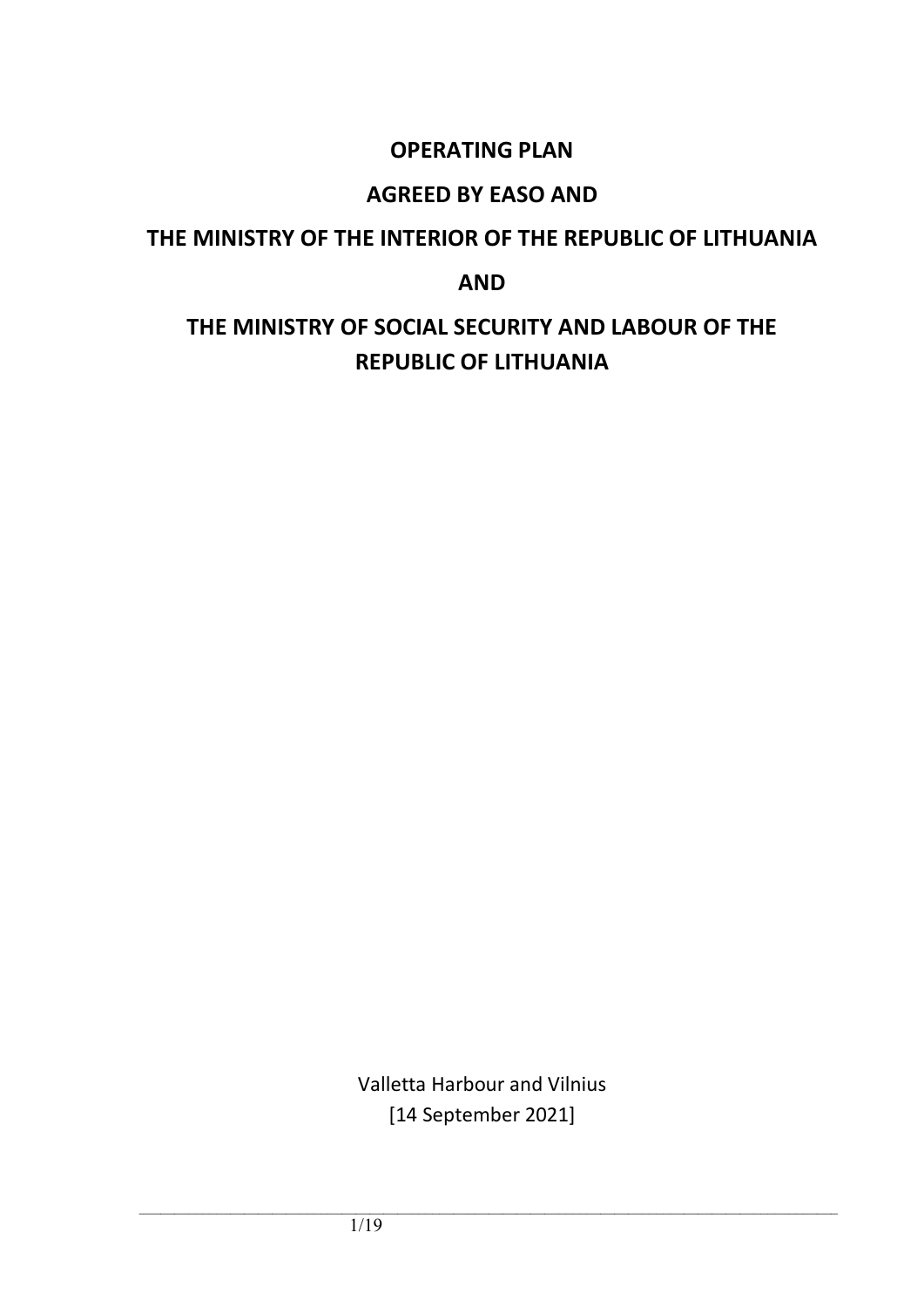Having regard to Regulation (EU) No 439/2010 of the European Parliament and of the Council of 19 May 20[1](#page-1-0)0 establishing a European Asylum Support Office<sup>1</sup> (hereinafter referred to as 'EASO Founding Regulation'), and in particular Article 2, Article 8, 10 and 13 to 23 thereof,

Having regard to the Operating Plan agreed by EASO and the Ministry of the Interior of the Republic of Lithuania of 15 July 2021,

Whereas:

The Ministry of Social Security and Labour of the Republic of Lithuania requested to also receive operational support from the European Asylum Support Office (hereinafter 'EASO'),

It is necessary to adopt a new Operating Plan between the parties,

The Executive Director of EASO

and

The Minister of Interior of the Republic of Lithuania and the Minister of Social Security and Labour of the Republic of Lithuania,

(together referred to as the 'Parties'),

Hereby agree on the Operating Plan **(hereinafter 'the Plan') for the provision of scientific, technical and operational assistance to the Republic of Lithuania from 14 September 2021 until 30 June 2022.**

The Plan replaces the Operating Plan signed on 15 July 2021.

Any amendments or adaptations of this Plan shall be agreed between the Parties in writing.

EASO shall share a copy of the Plan with the Members of the EASO Management Board for information.

For the purposes of signature of the Plan, the Minister of Social Security and Labour of the Republic of Lithuania authorizes the Minister of Interior of the Republic of Lithuania to sign on her behalf the Plan and its possible subsequent amendments.

 $\_$  ,  $\_$  ,  $\_$  ,  $\_$  ,  $\_$  ,  $\_$  ,  $\_$  ,  $\_$  ,  $\_$  ,  $\_$  ,  $\_$  ,  $\_$  ,  $\_$  ,  $\_$  ,  $\_$  ,  $\_$  ,  $\_$  ,  $\_$  ,  $\_$  ,  $\_$  ,  $\_$  ,  $\_$  ,  $\_$  ,  $\_$  ,  $\_$  ,  $\_$  ,  $\_$  ,  $\_$  ,  $\_$  ,  $\_$  ,  $\_$  ,  $\_$  ,  $\_$  ,  $\_$  ,  $\_$  ,  $\_$  ,  $\_$  ,

The Plan enters into force on the date after the Plan has been signed by both Parties.

Valletta Harbour and Vilnius 14 September 2021

<span id="page-1-0"></span><sup>1</sup> . OJ L 132, 29.5.2010, p. 11-28.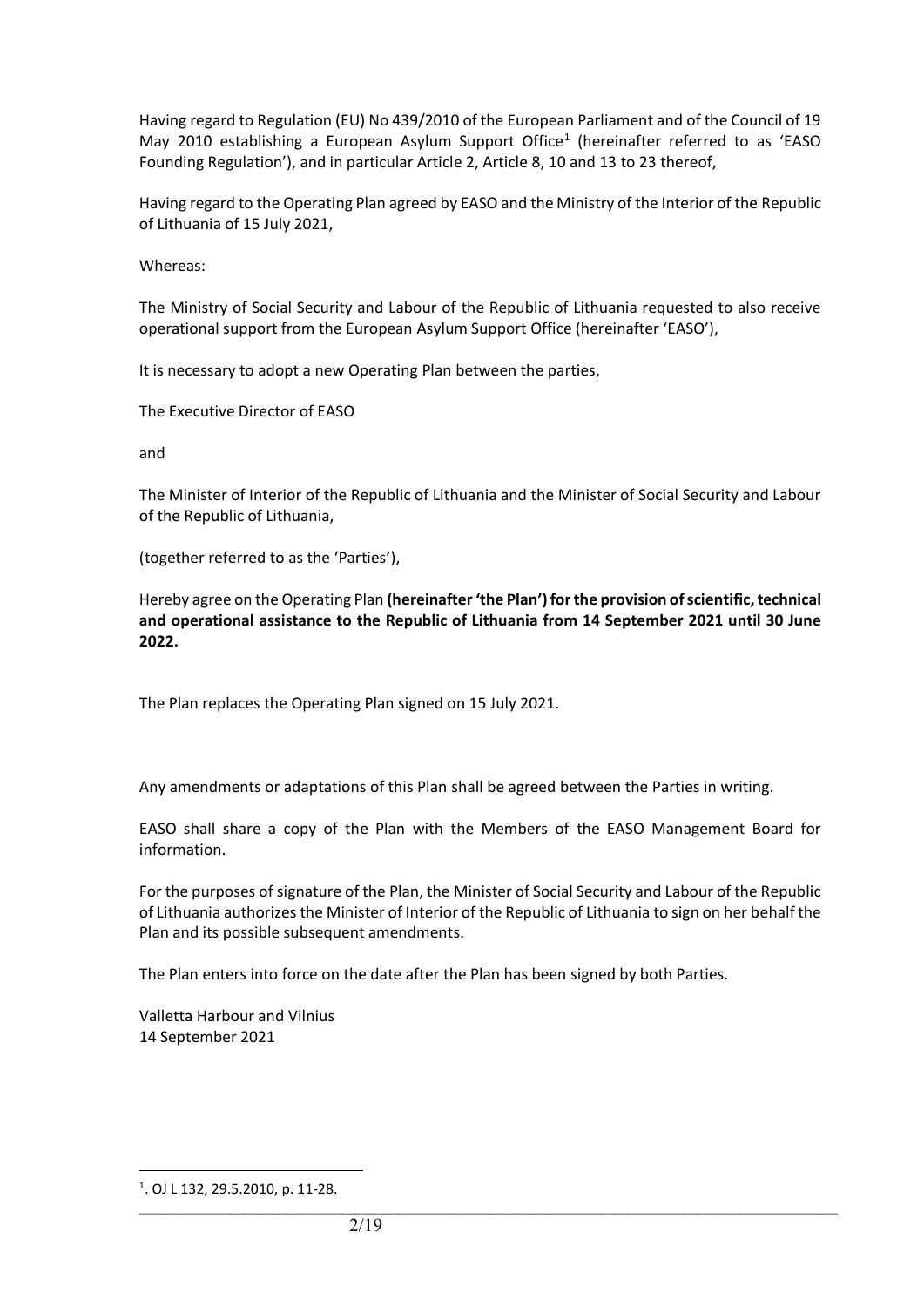Minister of the Interior of the Republic of Lithuania

Nina Gregori **Agne Bilotaite** Agne Bilotaite

# **1.0 INTRODUCTION**

The Plan addresses the operational needs of Member States under particular pressure that have requested support from EASO. Such a Plan give directions on the delivery of EASO's technical and operational assistance and the deployment of Asylum Support Teams.

This Plan including its amendments, is formally agreed with the authorities of the Republic of Lithuania (hereinafter 'Host Member State').

The Main part and its Annexes are equally important and form the Operational Plan, having the same legal binding character for the participating authorities.

# **2.0 LEGAL FRAMEWORK**

#### **2.1 General legal basis for the Plan as per EASO Founding Regulation**

The EASO Founding Regulation, in particular Article 2 (2) and (3), (4) and (5) thereof, foresees that EASO shall provide effective operational support to Member States subject to particular pressure on their asylum systems, drawing upon all useful resources at its disposal, which may include the coordination of resources provided by the Member States, as well as technical assistance in regard to the policy and legislation of the EU in all areas having a direct or indirect impact on asylum.

The definition of particular pressure on the asylum and reception system is laid down in Article 8 of the EASO Founding Regulation.

EASO may support the Member State by coordinating action to help facilitate an initial analysis of asylum applications under examination by the competent national authorities (Article 10(a)), action designed to ensure that appropriate reception facilities can be made available by the Member States, in particular emergency accommodation, transport and medical assistance (Article 10(b), and other technical and operational assistance through the deployment of asylum support teams (Article 10(c)).

The operating arrangements of the deployment of the asylum support teams are governed by Chapter 3 of the EASO Founding Regulation, and more in particular Articles 13 to 23.

#### **2.2. Legal framework applicable to the Plan**

EASO activities performed in the context of the support and technical assistance as identified in the Plan herewith are in principle governed by EU law, complemented, where appropriate, by the national law of the Host Member State. This includes, inter-alia, the safety and security of persons and assets participating in those EASO activities.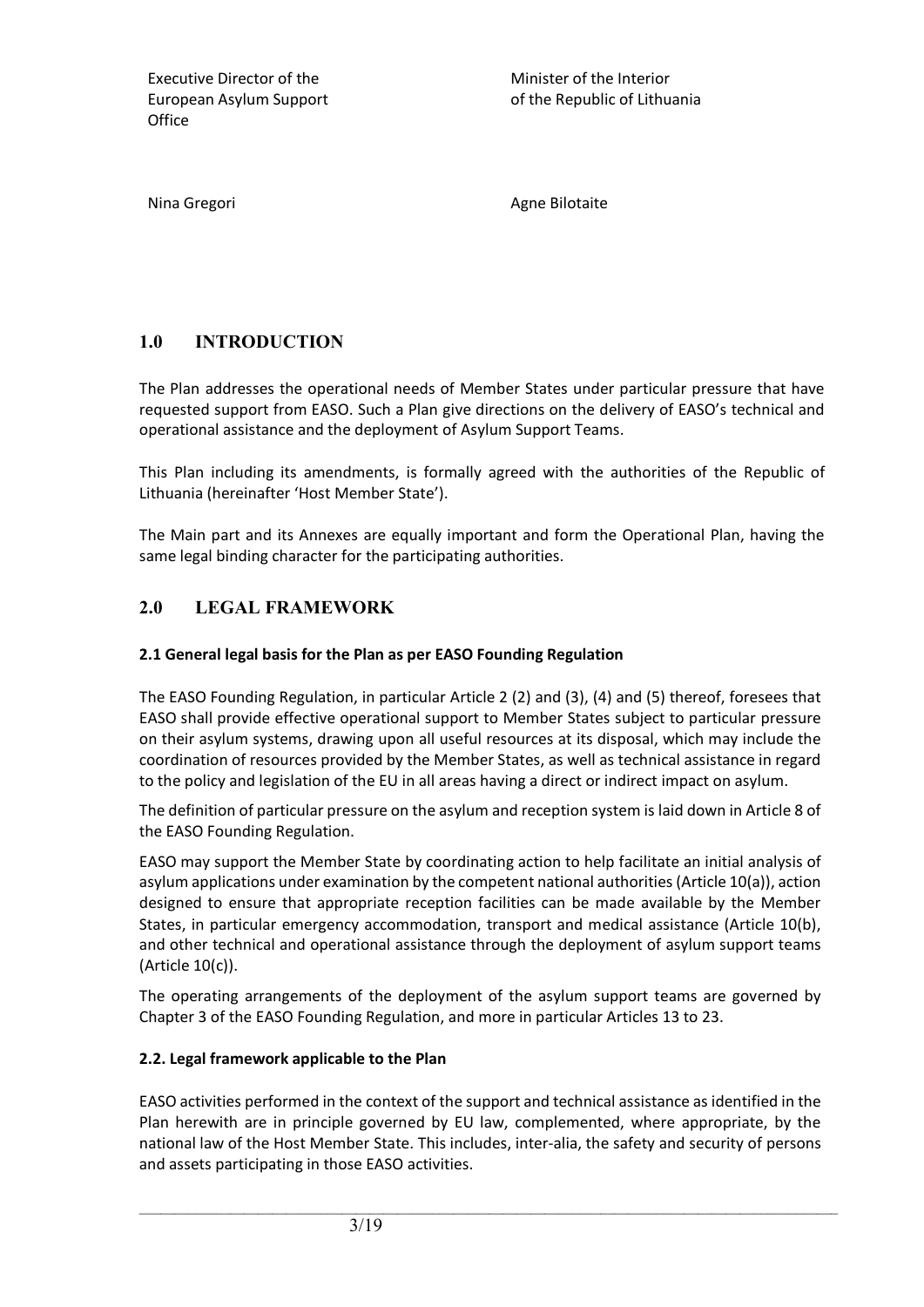#### **2.3. Lawfulness and Respect for Fundamental Rights**

This Plan shall be implemented by the Parties in full compliance with the applicable law, as indicated in Section 2.2 of the Plan, and with full respects to human dignity. This includes, inter alia, the Charter of Fundamental Rights of the European Union, as well as the Convention Relating to the Status of Refugees of 1951.

Any person contributing to EASO operational support activities and taking part in the implementation of Plan shall respect the applicable International law, European Union law and the national law of the Host Member State. They shall maintain the highest standards of integrity and ethical conduct, professionalism, respect and promotion of fundamental rights and international protection.

They are to act responsibly and proportionally to current objectives. Whilst carrying out supporting functions, all personnel must not discriminate persons on grounds of sex, race, religion, ethnic origin, age or sexual orientation. All persons are expected to treat every person with courtesy, respect and due consideration for the nature of any legitimate activity in which they are engaged. To perform their duties properly, they shall serve the public interest and refrain from any activities which could undermine or compromise their independence and the appropriate performance of their duties.

During the implementation of this Plan, all personnel must apply a zero-tolerance attitude with respect to the infringement of fundamental human rights.

This obligation is particularly important when dealing with persons who are in need of international protection. To that end, participants in EASO operational support under this Plan shall comply and act in accordance with the 'EASO Code of Conduct for persons participating in EASO operational support activities.

A declaration on the compliance with the EASO Code of Conduct constitutes Annex I to the Plan.

EASO may temporarily suspend the implementation of the Plan in cases of severe violations of the applicable law, especially the Fundamental Rights.

#### **2.4. Confidentiality, Public Access to Documents and Data Protection**

Without prejudice to the public right of access to documents, as laid down in Regulation (EC)  $1049/2001<sup>2</sup>$  $1049/2001<sup>2</sup>$  $1049/2001<sup>2</sup>$  and the EASO implementing rules on access to documents<sup>[3](#page-3-1)</sup>, all versions of this document shall be made available to the competent authorities in each EU Member State, as well as the associate countries, Iceland, Liechtenstein, Norway and Switzerland.

This Plan shall be made publicly available once it has been signed by EASO and the Host Member State.

EASO and the Host Member State shall consult each other on any requests for public access to documents relating to this Plan (for instance concerning its evaluation) and treat such requests in accordance with Regulation (EC) 1049/2001 or the respective national law, whichever is applicable.

Personal data will be processed in accordance with Regulation (EC) 2018/1725 of the European Parliament and of the Council of 23 October 2018 on the protection of natural persons with regard to the processing of personal data by the Union institutions, bodies, offices and agencies and on the free movement of such data. The current plan also takes into account the General Data Protection Regulation as updated in May 2018<sup>[4](#page-3-2)</sup> with a Corrigendum to the 2016/679 Regulation on

<span id="page-3-0"></span><sup>&</sup>lt;sup>2</sup> Regulation (EC) 1049/2001 of the European Parliament and of the Council of 30 May 2001, regarding public access to European Parliament, Council and Commission documents

<span id="page-3-1"></span><sup>&</sup>lt;sup>3</sup> Decision No. 6 of the Management Board of EASO of 20 September 2011 laying down practical arrangements regarding public access to the documents of EASO

<span id="page-3-2"></span><sup>4</sup> Corrigendum, OJ L 127, 23.5.2018, p. 2 ((EU) 2016/679)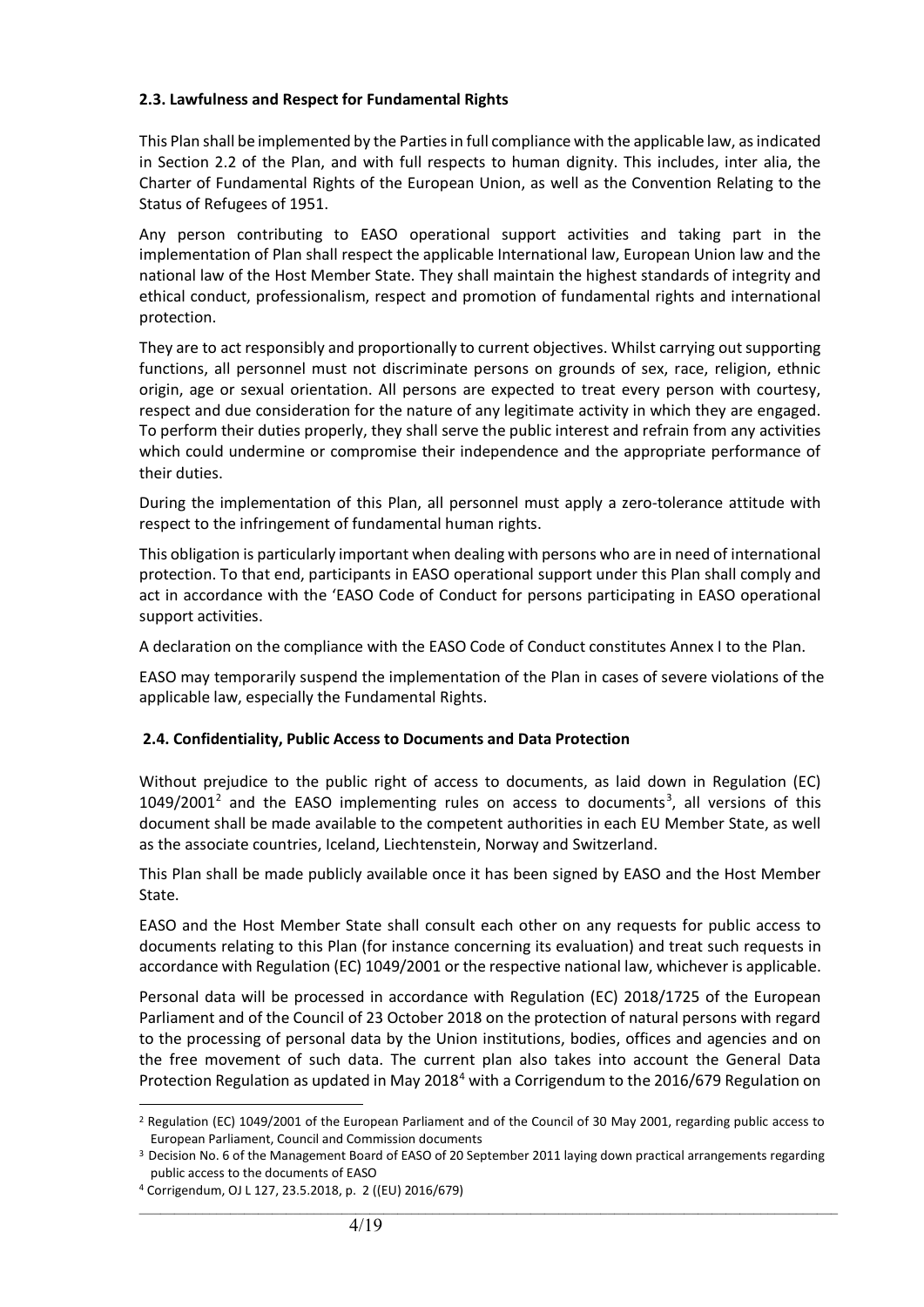the protection of natural persons with regard to the processing of personal data and on the free movement of such data, and repealing Directive 95/46/EC (Data Protection Directive), which is applicable to stakeholders at national level.

Whenever personal data is processed by the EASO within the activities agreed in the current Plan, EASO will act as data processor on behalf of the competent authorities of the Host Member State, following the applicable EU and national laws and regulations, as well as the instructions received from the Host Member State as the data controller.

In order to perform their tasks in accordance with this Plan, participants to activities under this Plan are only allowed to access the data bases mentioned below, under point 5.5 Conditions of Deployment.

EASO will implement the necessary technical and organisational measures to ensure the security and confidentiality of the personal data it processes taking into account possible additional instructions received from the Host Member State. This is to prevent any unauthorized disclosure of or access to this information.

The Host Member State agrees that any personal data obtained in the course of the implementation of the Plan and by any EASO personnel working on behalf of the Member State authorities can be processed in the EASO IT systems, including cloud-based systems, exclusively under the instructions of the Member State and until an alternative system exists that can substitute the processing system used by EASO.

The Host Member State also agrees to indicate a contact point in view of its role as a data controller for any data processed by EASO on behalf of the Host Member State.

## **3.0. OPERATIONAL SITUATION AND NEEDS ASSESSMENT**

Since the beginning of 2021, irregular migration flows from Belarus to the Republic of Lithuania increased sharply. In the first months of 2021 (from January to  $27<sup>th</sup>$  of August 2021, data provided by the Ministry of Interior of the Republic of Lithuania), 4.140 third country nationals reached the Republic of Lithuania irregularly through the Belarus border. This number registers an increase that is fifty-six times greater compared to the previous year: there have been 74 irregular entries in 2020, 37 in 2019 and 101 in 2018. Arrivals via this migratory route have undergone a rapid increase since April this year, with a sharp and continued rise in June and July, reaching 474 arrivals in June<sup>[5](#page-4-0)</sup> and 2892 irregular entries in July 2021<sup>[6](#page-4-1)</sup>.

The change in the composition of migratory flows is reflected in the registered nationalities. In 2020, the majority of irregular entries concerned the Russian Federation nationals, Belarus nationals and, to a lesser extent, persons originating from Iraq. Starting from 2021, the composition of citizenships has become more diverse, with the majority of the irregular arrivals originating from Iraq (2799), followed by Congo (Brazzaville) (204), Cameroon (134), Syria (130). In total 44 citizenships have been recorded, while some nationalities (e.g. Gambia, Guinea and Congo) were observed for the first time among the irregular arrivals reaching the Republic of Lithuania.<sup>[7](#page-4-2)</sup>

The new migration trend has resulted in a significant increase in the number of asylum applications, with approximately 2000 applications for international protection filed up until the end of August.

<span id="page-4-0"></span><sup>5</sup> Ministry of the Interior of the Republic of Lithuania, *Illegal Migration from Belarus to Lithuania 2021.01.01 – 2021.07.07*.

<span id="page-4-1"></span><sup>6</sup> State Border Guard Service, *Monitoring illegal migration,*

<span id="page-4-2"></span>https://ls-osp-sdg.maps.arcgis.com/apps/dashboards/9b0a008b1fff41a88c5efcc61a876be2 <sup>7</sup> Same as above.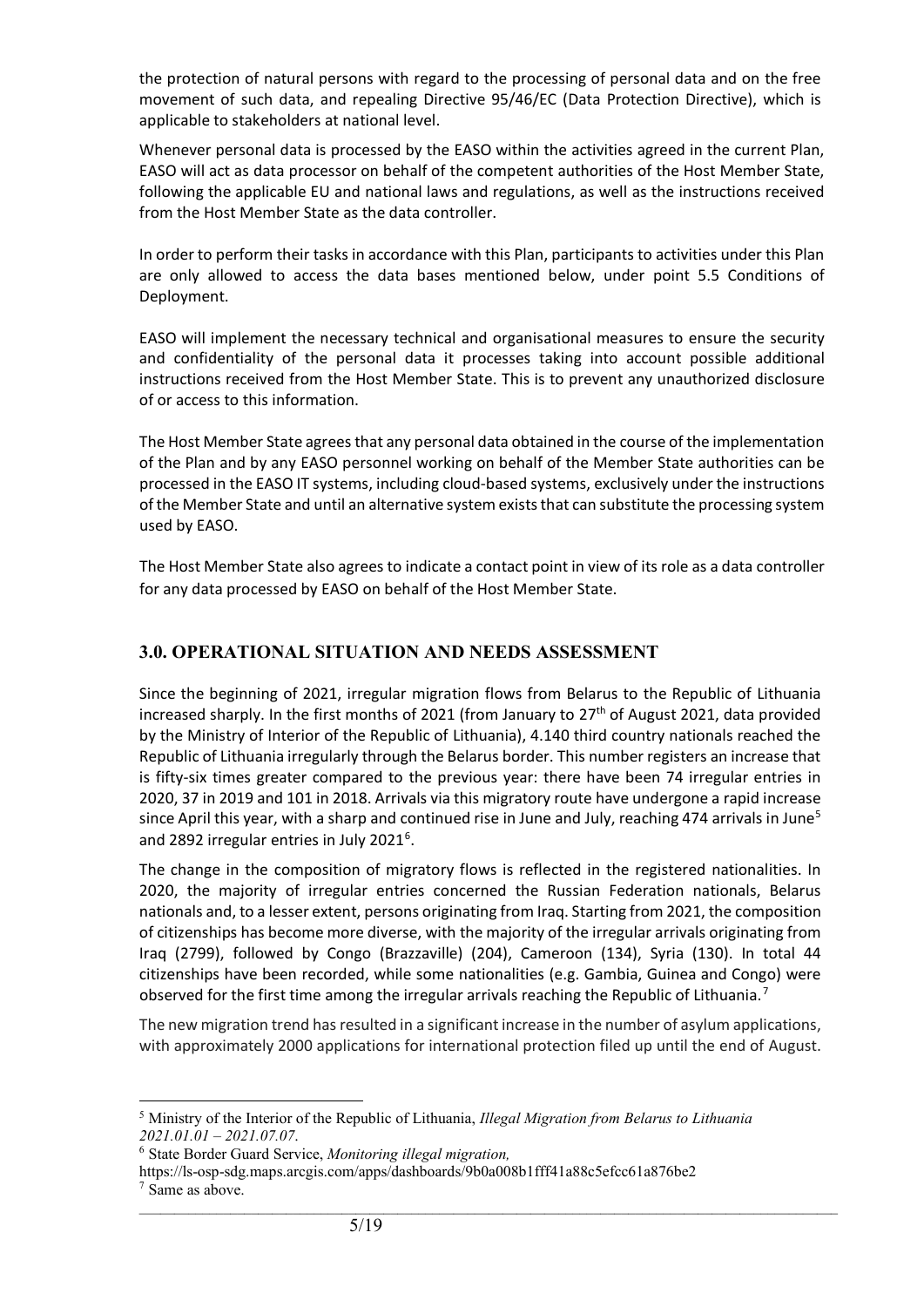The current situation has impacted the capacity of the asylum system, with reported challenges in processing applications for international protection.

Similar challenges are reported with reference to the provision of accommodation services. The Republic of Lithuania has 4 main reception facilities: The Foreigners' Registration Centre of the State Border Guard Service in Pabradė, the reception sites of Medininkai and Rūdininkai and the Refugees' Reception Center in Rukla. In addition to the centers mentioned above, asylum seekers are also accommodated at the frontier stations, as well as ad hoc municipalities' accommodation sites. In order to respond to the current increase of irregular arrivals, an additional temporary tented accommodation facility has been erected in the Foreigners' Registration Centre of the State Border Guard Service to respond to the growing needs, along with a separate group of tents that serves for the isolation of the residents of the FRC for the mandatory quarantine period. Moreover, a dormitory belonging to the State Border Guard Service under the Ministry of the Interior of the Republic of Lithuania school has been used to temporarily house vulnerable asylum seekers for the quarantine period.

Due to the steady increase in arrivals and the reduced availability of reception places in the regular or temporary reception sites, the Ministry of Interior of the Republic of Lithuania is in the process of establishing additional reception facilities and has requested the Municipalities of Lithuania to identify possible alternative solutions for accommodation.<sup>[8](#page-5-0)</sup>

On 15 June 2021, the Minister of the Interior of the Republic of Lithuania, with a letter addressed to the Executive Director of EASO, requested the support of the Agency to carry out relevant asylum and reception related procedures and to prevent the increasing of the backlog of asylum cases.

Subsequently, during a bilateral meeting between EASO and the Ministry of the Interior of the Republic of Lithuania held on 22 June 2021, a mutual agreement was reached to conduct a rapid needs assessment with the aim to jointly identify areas where operational support can be potentially provided by the Agency.

A rapid needs assessment has been conducted by EASO, in close collaboration with the Host Members State, from 29 June to 2 July 2021. As a result, priority areas for the provision of immediate support by EASO have been identified.

On 2 July 2021, in response to the unpredicted and increased number of arrivals, Lithuania declared the state of emergency.

On 28 July 2021, the representatives of the Ministry of Social Security and Labour of the Republic of Lithuania have requested the support of the Agency.

# **4.0. IMPLEMENTATION**

#### **4.1. Implementation Period**

The implementation period of this Plan is from 14 September 2021 until 30 June 2022.

#### **4.2. Non-substantial changes during implementation**

The Plan aims to provide effective and flexible support to the identified needs of the Host Member State. Therefore, the foreseen activities are implemented in consideration of the changing circumstances which may occur in the international protection and reception systems in the

<span id="page-5-0"></span><sup>&</sup>lt;sup>8</sup> Data provided by the Migration Department of the Lithuanian Ministry of the Interior.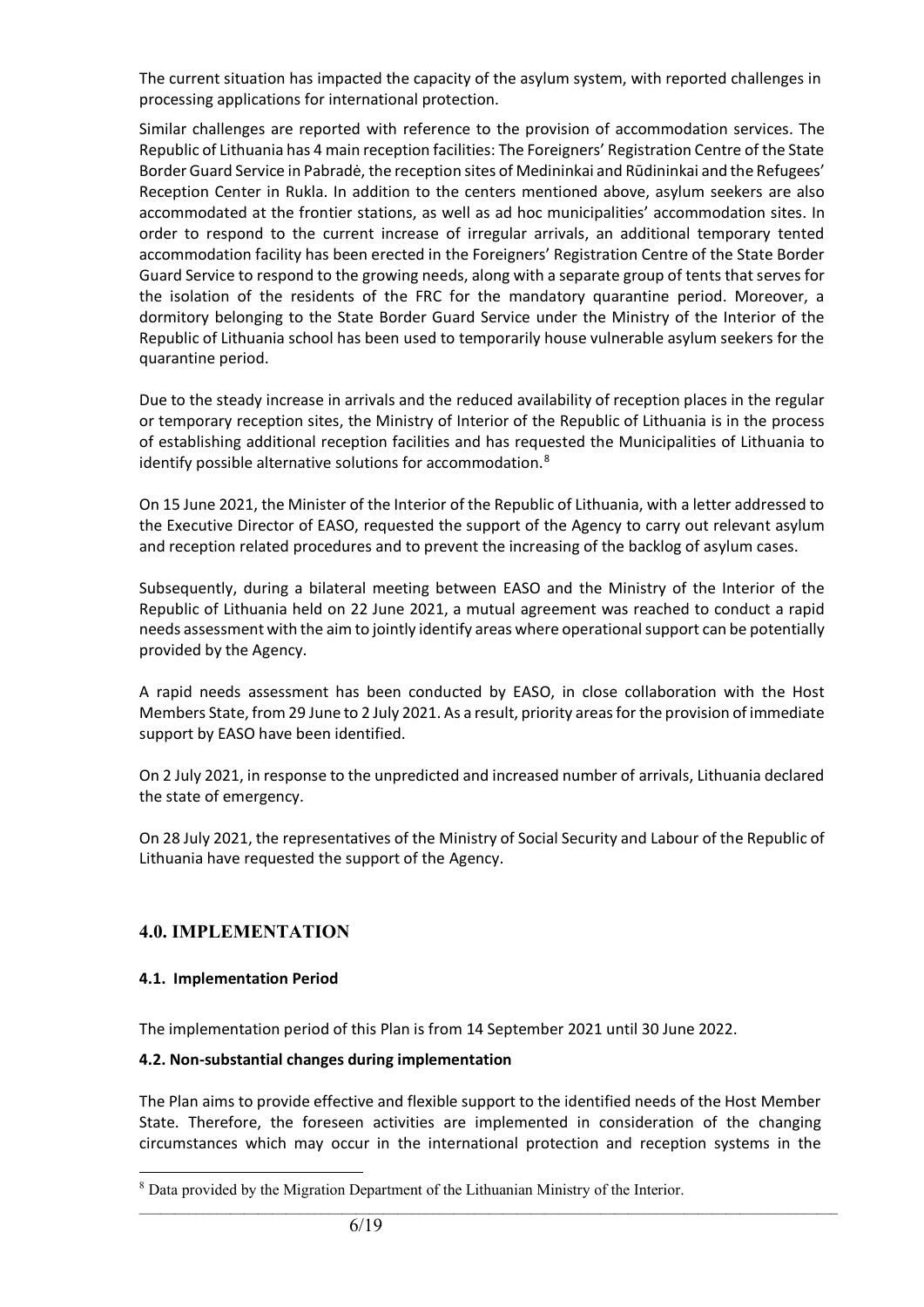Member States or on the ground, as well as in the context of the availability of financial resources and experts.

The implementation of measures and tasks foreseen in the Plan may be subject to non-substantial changes that may be accommodated within the objectives of a measure, so long as they do not affect the overall budget, do not require an amendment to or adaptation of the Plan, and that the Host Member State is timely informed in writing.

#### **4.3. Amendments to the Plan**

Any changes that prove to require an amendment to or adaptation of the Plan, shall gain written agreement of both the Executive Director of EASO and the Republic of Lithuania in line with Article 18(2) of the EASO Founding Regulation.

# **5.0. COORDINATION STRUCTURE**

This chapter of the Plan describes the various conditions for and aspects of support to the authorities of the Host Member State in the field of international protection and reception.

EASO will provide technical support to experts participating in this Plan with the aim of ensuring that all deliverables make good use of the expertise and information already available to EASO. All rights in any writings or other work produced by Asylum Support Teams shall be the property of EASO and/or the European Union, where such writings or work relate to activities undertaken in the context of this Plan. EASO and/or the Union acquires irrevocably ownership of the results and of all intellectual property rights, such as copyright and any other intellectual or industrial property rights, on the materials produced specifically for EASO under the Plan and incorporated in such works, without prejudice, however, to the specific rules concerning pre-existing rights on preexisting materials or other detailed rules contained in Framework Contracts concluded by EASO for purposes related to the implementation of this Plan. Selected deliverables developed under this Plan may be published.

#### **5.1 Main National Partners**

The Host Member State's main partners involved in this Plan are the following.

| Organisation                           | <b>Responsibilities</b>                                                                                                                                                                          |
|----------------------------------------|--------------------------------------------------------------------------------------------------------------------------------------------------------------------------------------------------|
| Ministry of the Interior of            | The Ministry of the Interior of the Republic of Lithuania is the main                                                                                                                            |
| the Republic of Lithuania              | institution responsible to coordinate the implementation of the<br>Lithuanian policies and regulations on migration. In particular, the                                                          |
|                                        | following tasks fall under the coordination of the Ministry of the                                                                                                                               |
|                                        | Interior of the Republic of Lithuania: migration, asylum and<br>citizenship procedures; issuance and record-keeping of documents<br>proving personal identity and citizenship; travel documents; |
|                                        | residence permits; free movement of persons.                                                                                                                                                     |
| <b>Ministry</b><br><b>Social</b><br>οf | The Ministry of Social Security and Labour of the Republic of                                                                                                                                    |
| Security and Labour of                 | Lithuania is responsible for the management of the Refugees'                                                                                                                                     |
| the Republic of Lithuania              | Centre in Rukla, which also accommodates<br>Reception<br>unaccompanied minors as well as vulnerable asylum seekers in case                                                                       |
|                                        | other reception facilities have reached the capacity limits. The                                                                                                                                 |
|                                        | Ministry of Social Security and Labour of the Republic of Lithuania is<br>responsible to coordinate and foster integration of<br>further                                                         |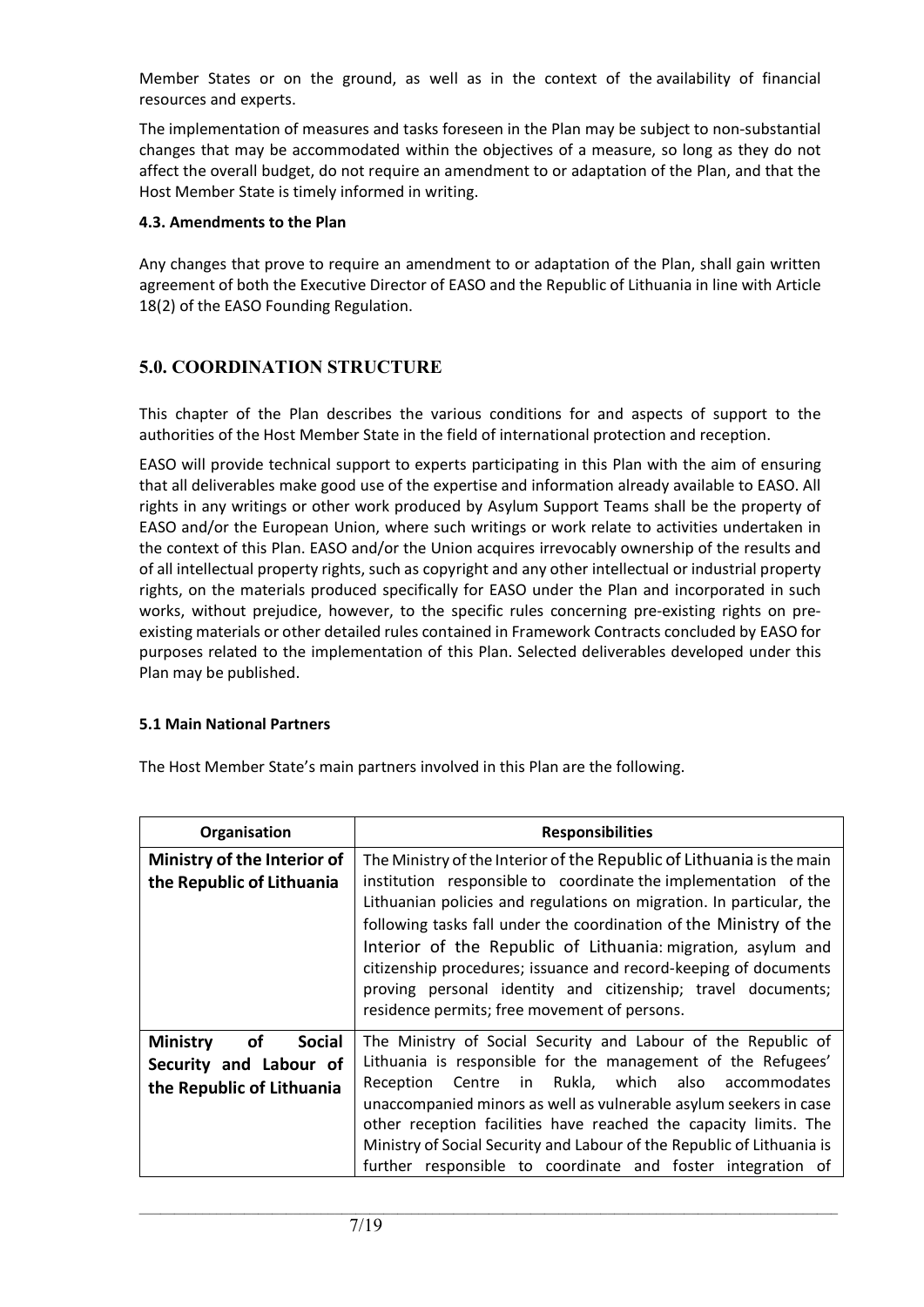| Organisation                                                                                                                         | <b>Responsibilities</b>                                                                                                                                                                                                                                                                                                                                                                                                                                                                                                                                                                                                                                                                                                                                                                                                                                                                                                                                                                                                                                                                                                                                                                                                                                                                                                                                                                      |
|--------------------------------------------------------------------------------------------------------------------------------------|----------------------------------------------------------------------------------------------------------------------------------------------------------------------------------------------------------------------------------------------------------------------------------------------------------------------------------------------------------------------------------------------------------------------------------------------------------------------------------------------------------------------------------------------------------------------------------------------------------------------------------------------------------------------------------------------------------------------------------------------------------------------------------------------------------------------------------------------------------------------------------------------------------------------------------------------------------------------------------------------------------------------------------------------------------------------------------------------------------------------------------------------------------------------------------------------------------------------------------------------------------------------------------------------------------------------------------------------------------------------------------------------|
|                                                                                                                                      | beneficiaries of international protection and third country nationals<br>legally present in Lithuania.                                                                                                                                                                                                                                                                                                                                                                                                                                                                                                                                                                                                                                                                                                                                                                                                                                                                                                                                                                                                                                                                                                                                                                                                                                                                                       |
| <b>Migration</b><br><b>Department</b><br>under the Ministry of the<br>Interior of the Republic<br>of Lithuania                       | The Migration Department under the Ministry of the Interior of the<br>Republic of Lithuania, is the main institution implementing state<br>policy in the area of migration. With regard to international<br>protection, the Migration Department under the Ministry of the<br>Republic of Lithuania implements<br>Interior of the<br>asylum<br>procedures and is responsible for issuing decisions on the<br>applications for international protection. The Migration Department<br>under the Ministry of the Interior of the Republic of Lithuania makes<br>decisions regarding granting (or refusal to grant) an asylum also<br>collects and analyses information on the countries of origin of the<br>asylum seekers and, in case of a need, coordinates joint action,<br>related to asylum procedures, implemented by the state<br>institutions,<br>other<br>institutions<br>and<br>non-governmental<br>organisations.                                                                                                                                                                                                                                                                                                                                                                                                                                                                   |
| <b>Border</b><br>Guard<br><b>State</b><br>under<br>the<br><b>Service</b><br>Ministry of the Interior of<br>the Republic of Lithuania | The State Border Guard Service under the Ministry of Interior of the<br>Republic of Lithuania is responsible for the enforcement of public<br>safety in the fields of State border guard and, within the scope of<br>competence, to manage irregular migration. The main tasks of The<br>State Border Guard Service under the Ministry of Interior of the<br>Republic of Lithuania are: to ensure the inviolability of the State<br>border and implement the policy of State border guarding; to<br>implement international agreements, laws and other legal acts of<br>the Republic of Lithuania establishing the legal regulations of the<br>State border; to prevent, detect and investigate criminal activities<br>and other violations of law; to protect human rights and freedoms<br>and ensure public peace and security. The State Border Guard<br>Service under the Ministry of Interior of the Republic of Lithuania is<br>also managing closed reception facilities at 20 border crossing<br>points where asylum applicants (who are not yet allowed entrance<br>into Lithuanian territory) are accommodated. In addition to the<br>above, The State Border Guard Service under the Ministry of Interior<br>of the Republic of Lithuania is also tasked to manage the<br>temporary reception facilities that were established to respond to<br>the influx of irregular arrivals. |
| Foreigners' Registration<br>Centre (FRC) of the State<br><b>Border Guard Service</b>                                                 | The Foreigners' Registration Centre of the State Border Guard<br>Service is a border facility which provides reception facilities for<br>asylum seekers and irregular arrivals during the processing of their<br>asylum applications. The Foreigners' Registration Centre of the State<br>Border Guard Service is managed by the State Border Guard Service<br>under the Ministry of the Interior of the Republic of<br>Lithuania and consists of permanent reception facilities and a<br>temporary tented reception site.                                                                                                                                                                                                                                                                                                                                                                                                                                                                                                                                                                                                                                                                                                                                                                                                                                                                   |
| Refugees'<br>Reception<br><b>Centre</b>                                                                                              | The Refugees' Reception Centre is a budgetary institution which<br>first of all acts as a coordinator of the national integration<br>programme for foreigners granted asylum and as a guardian for<br>unaccompanied minors. The Centre also accommodates asylum<br>seekers, victims of human trafficking, other persons that are<br>relocated during humanitarian operations. Refugees' Reception                                                                                                                                                                                                                                                                                                                                                                                                                                                                                                                                                                                                                                                                                                                                                                                                                                                                                                                                                                                            |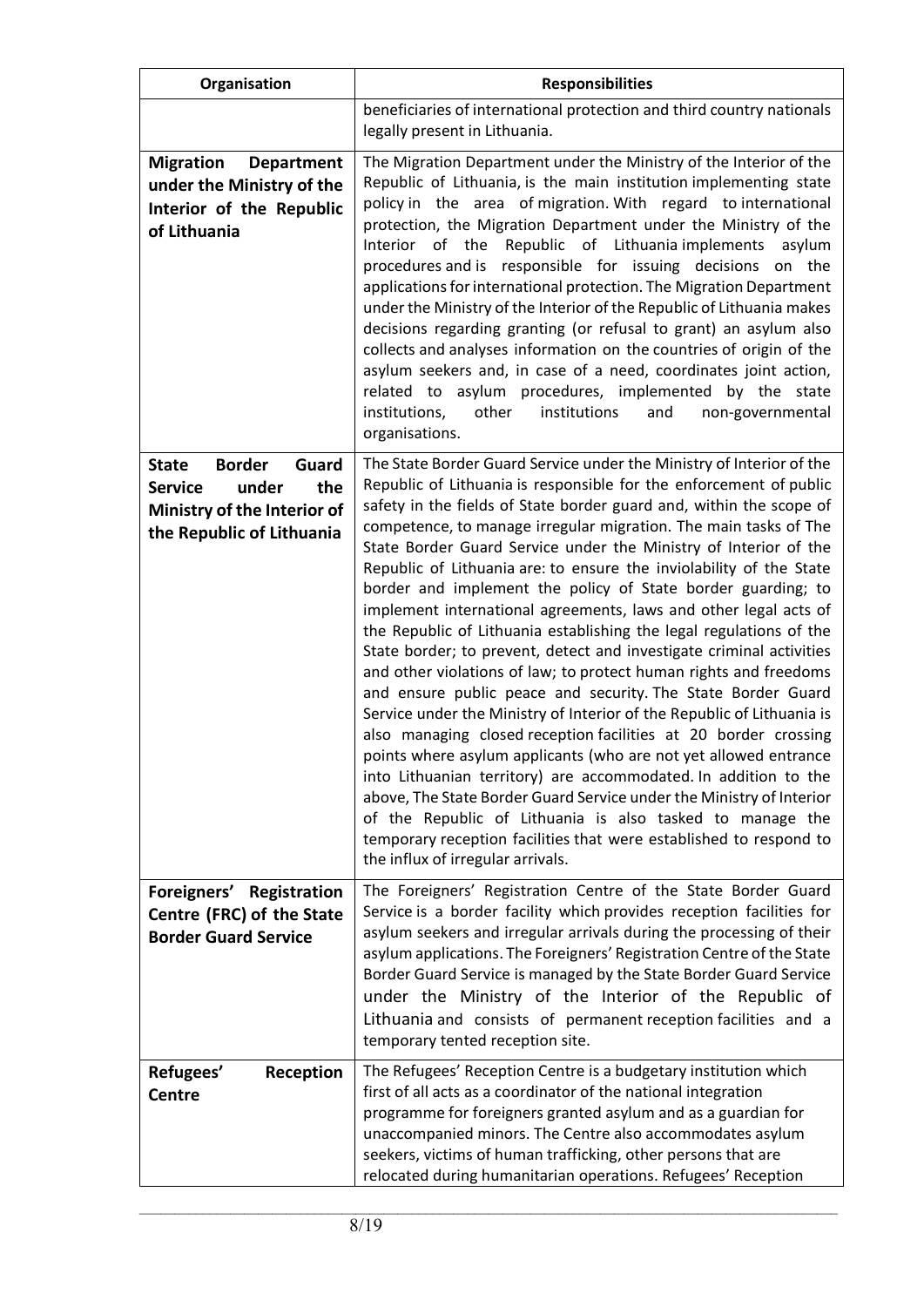| Organisation | <b>Responsibilities</b>                                                                                                          |
|--------------|----------------------------------------------------------------------------------------------------------------------------------|
|              | Centre has been expanding the scope of their functions and<br>creating a reception site for irregular arrivals (500-600 places). |

#### **5.2. Composition of Asylum Support Teams – categories of resources**

The Asylum Support Teams may consist of the following categories of resources, being members of the Asylum Support Teams:

(a) Member States experts, i.e. experts made available through contributions to the Asylum Intervention Pool by EU Member States via national expert pools on the basis of defined profiles, in accordance with Article 15 of the EASO Founding Regulation;

(b) Associate Countries experts, i.e. experts made available through contributions to the Asylum Intervention Pool by associate countries referred to in Article 49 of the EASO Founding Regulation, with which the European Union has an arrangement in place on the modalities of its participation in EASO's work. Currently such arrangements have been concluded with the Kingdom of Norway, the Principality of Liechtenstein, the Swiss Confederation, and the Republic of Iceland.

(c) Individual experts, i.e. experts made available through contributions to the Asylum Intervention Pool by EU Member States via national expert pools on the basis of defined profiles, in accordance with Article 15 of the EASO Founding Regulation, but whereby the Member State does not have an employment relationship with the individual expert;

(d) EASO staff members, i.e. statutory staff employed by the Agency (temporary and contract staff) subject to the Staff Regulations of Officials and the Conditions of Employment of Other Servants of the European Union<sup>[9](#page-8-0)</sup>.

(e) Seconded National Experts (SNEs), i.e. experts employed by a national, regional or local public administration of an EU Member State or an associate country or by a public inter-governmental organisation and seconded to the Agency<sup>[10](#page-8-1)</sup> for the provision of support to its operational activities;

(f) Experts on contract, i.e. individuals providing services in relation to the Plan or other experts on contract i.e. individuals providing services in relation to the Plan upon conclusion of a public contract between the Agency and the legal entity with which these individuals have an employment and/or contractual relationship, including temporary agency workers.

The implementation of the Plan shall be based on the common understanding that the provision of resources, other than EASO (statutory) staff, to be deployed for the purposes described above can under no circumstances lead *per se* to the establishment of an employment relationship between EASO and the members of the Asylum Support Teams. Throughout the duration of the deployment of the Asylum Support Teams in the activities undertaken in the context of the present Plan, the employer of the Asylum Support Teams members is and remains their employer.

#### **5.3. Civil and criminal liability of members of the Asylum Support Team**

Articles 21 and 22 of the EASO Founding Regulation will be applicable to all the members of the Asylum Support Team operating in the Host Member State.

<span id="page-8-0"></span><sup>&</sup>lt;sup>9</sup> As laid down by Council Regulation (EEC, Euratom, ECSC) No 259/68, OJ L 56, 4.3.1968, p.1.

<span id="page-8-1"></span> $\_$  ,  $\_$  ,  $\_$  ,  $\_$  ,  $\_$  ,  $\_$  ,  $\_$  ,  $\_$  ,  $\_$  ,  $\_$  ,  $\_$  ,  $\_$  ,  $\_$  ,  $\_$  ,  $\_$  ,  $\_$  ,  $\_$  ,  $\_$  ,  $\_$  ,  $\_$  ,  $\_$  ,  $\_$  ,  $\_$  ,  $\_$  ,  $\_$  ,  $\_$  ,  $\_$  ,  $\_$  ,  $\_$  ,  $\_$  ,  $\_$  ,  $\_$  ,  $\_$  ,  $\_$  ,  $\_$  ,  $\_$  ,  $\_$  , 10. By virtue of Decision No 01 of the Management Board of EASO of 25 November 2010 laying down rules on the secondment of national experts (SNE) to the European Asylum Support Office (ref. number: EASO/MB/2010/03).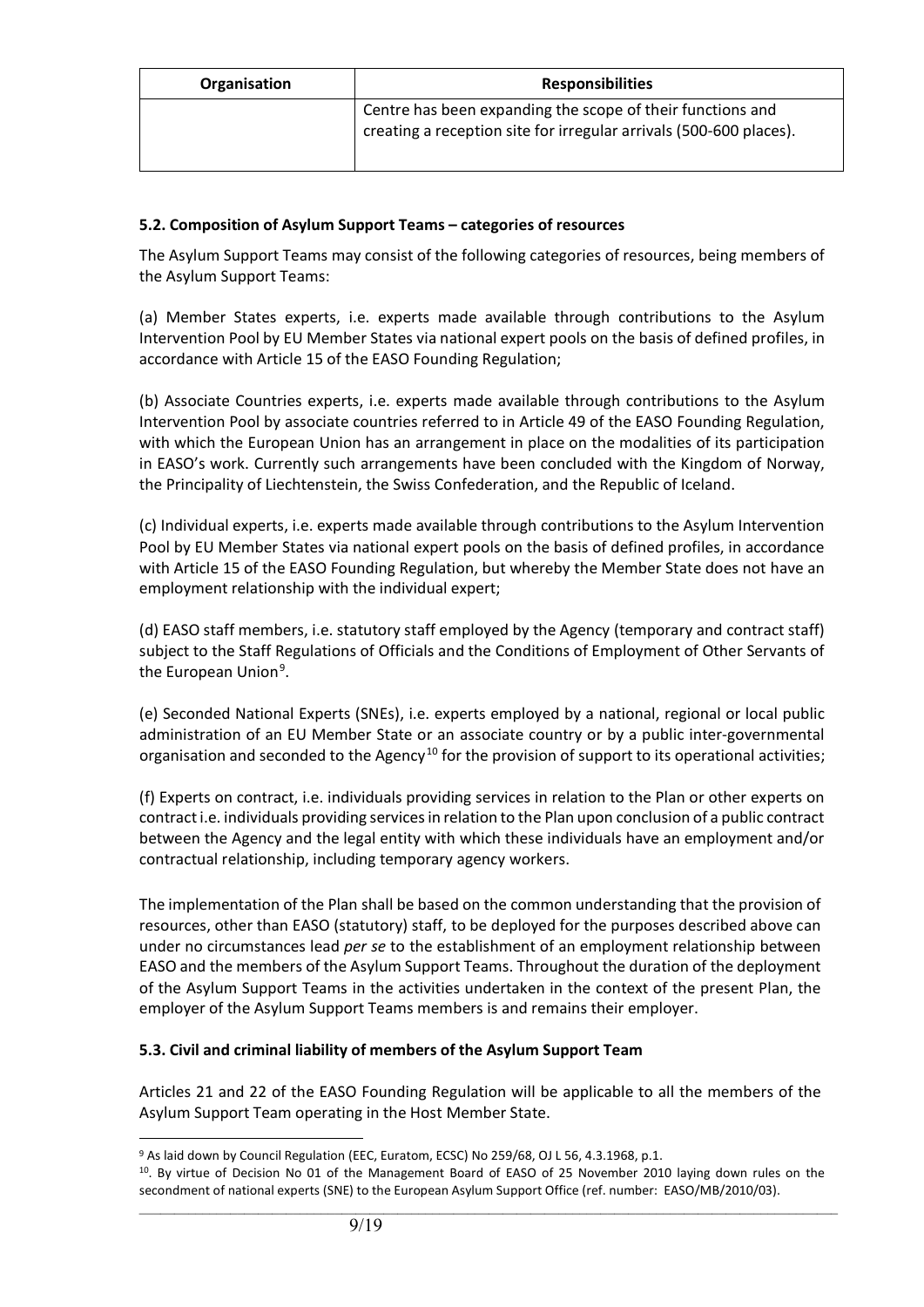#### **5.4. Acceptance of Deliverables**

EASO shall ensure quality control of agreed deliverables. Where applicable, steps shall be taken to document the Host Member State's formal acceptance of deliverables.

#### **5.5. Conditions for Deployment**

General rules and conditions for Asylum Support Teams' deployment, as well as special instructions for Asylum Support Team members (including databases that they are authorised to consult and the equipment that they may carry in the Host Member State and practical information concerning location of deployment and related workflows) are published on the following platforms, which the experts/Asylum Support Team members are obliged to consult:

- EASO Asylum Intervention Pool's National Contact Point platform (EASO AIP NCP);
- EASO Asylum Intervention Pool System (EAIPS)
- EASO country-specific online platforms. These platforms are made available to members of ASTs upon their deployment, allowing for preparation for deployment (in case of MS national experts) and daily implementation of their tasks;
- Relevant thematic pages of the EASO IDS concerning the asylum and reception system of the Host Member State, including information on relevant practices, legislation, case law and statistical background.

The host Member State shall contribute to information concerning the asylum and reception system of the Host Member State, including information on relevant practices, legislation, case law and statistical background.

The Host Member State and EASO will provide experts with information on the general state of play with regard to the procedure for international protection and reception system in the Host Member State and specific information about the state of play of the deliverables as necessary for the specific measures on a continuous basis.

Specific Asylum Support Team deployment details are provided under each measure, where applicable.

#### **5.6. Organisational and Operational Pre-Conditions**

Every effort shall be made by the different parties to provide a suitable working place for the expert(s) participating in the activities to implement the Plan.

EASO may provide the technical equipment required for the work of the Asylum Support Teams and will reimburse costs incurred by persons participating in the activities, according to the applicable EASO rules.

The Host Member State commits to provide the Asylum Support Team members with data from relevant databases and with the required information in the context of this Plan.

The Host Member State and EASO shall designate an overall Plan Coordinator, as well as a specific Measure Coordinator for each measure stipulated in the Plan. The Host Member State will also facilitate the provision of appropriate working spaces.

As far as operationally feasible, and where relevant, the working files shall be made available by the Host Member State in English (unless otherwise agreed).

Minimum working and security conditions (see section 6) are considered as organisational preconditions.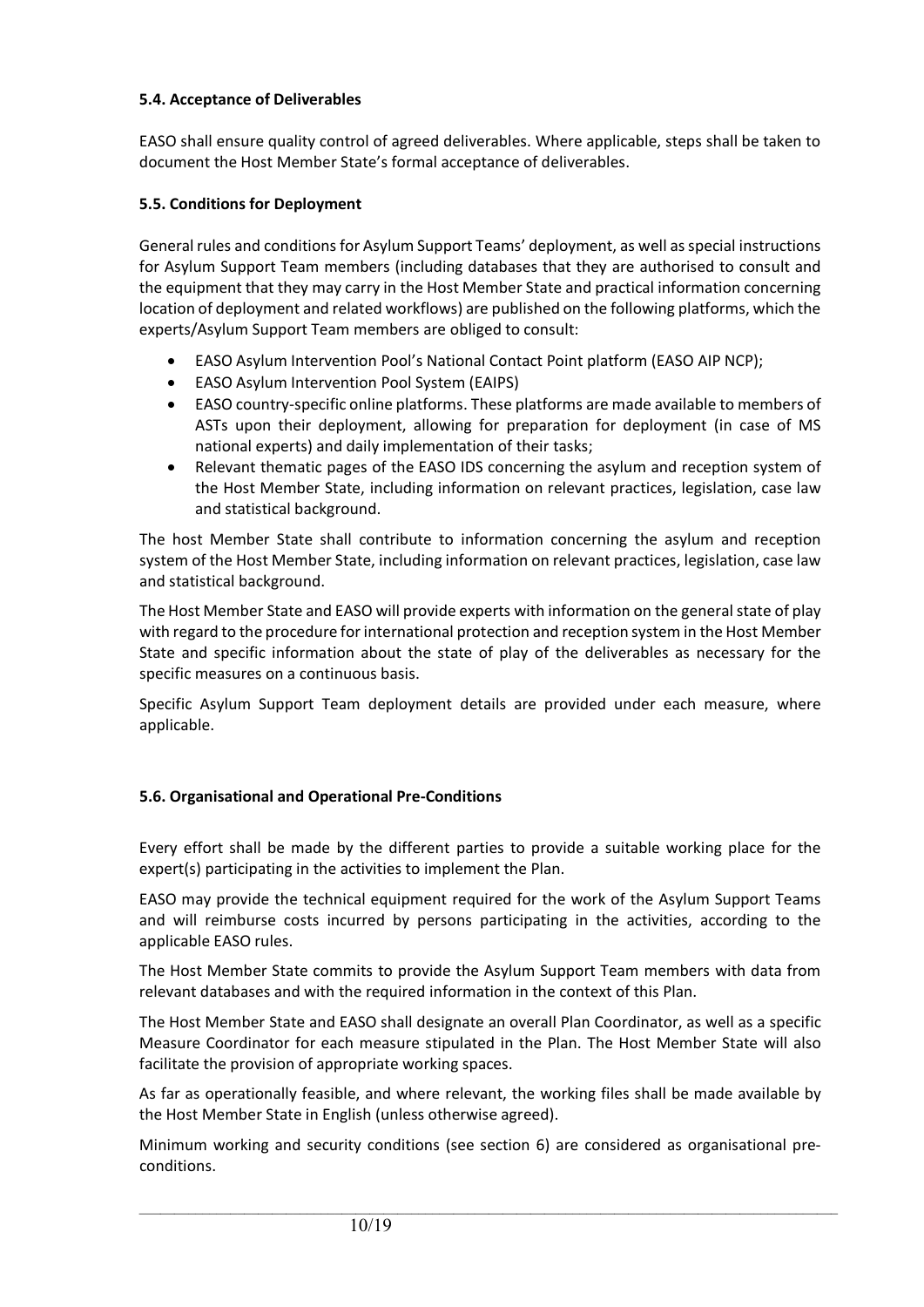The Host Member State shall provide EASO with information on the implementation of the Plan through timely input to the Early warning and Preparedness System and the delivery of tailored information on the execution of measures agreed in the Plan.

### **5.7. Communication**

The Executive Director of EASO shall designate the Union Contact Point under Article 20 of the EASO Regulation, who acts as an interface between EASO, the Host Member State, and the Asylum Support Team members. The Union Contact Point provides assistance, on behalf of EASO, on all issues relating to the conditions of deployment of the Asylum Support Teams, monitors the correct implementation of the Plan, and reports to EASO on all aspects of Asylum Support Teams' deployment.

Further, at the end of their deployment, Asylum Support Team members will provide a Final Report to EASO using the template available on the Country Operational Platform. Feedback from the deployed Asylum Support Team members shall be gathered upon the completion of their deployment and prior to reimbursement of expenses.

During the implementation of this Plan, experts as well as other personnel deployed as part of Asylum Support Teams will be briefed regularly on current situational and operational developments to address challenges and identify improvements.

Particular attention shall be paid to the need to continuously develop, improve and make available EASO support tools. Should such need be identified or changed during the plan implementation, it shall be communicated to EASO for further consideration.

The Host Member State and the Union Contact Point will manage the exchange of information concerning the tasks under the Plan.

EASO will maintain close cooperation and communication with the relevant stakeholders. EASO will also provide information to its partners (i.e. the European Commission, concerned EU Agencies, and international organisations) about the operational activities, as appropriate and in line with EASO transparency and communication policies. The timing and content of communication with the media shall be agreed upon between EASO and the Host Member State.

Where relevant the two parties will facilitate media coverage to ensure a wider dissemination and visibility of results.

#### **5.8. Incident reporting**

Participants in EASO activities who have reason to believe that a violation of the Code of Conduct has occurred or is about to occur, are obliged to report the matter to the Executive Director of EASO and to the Host Member State Coordinator for the Plan via the appropriate [channel:](mailto:channel:%20%20%20operations@easo.europa.eu)  [complaints\\_operations@easo.europa.eu](mailto:channel:%20%20%20operations@easo.europa.eu). The incident is reported using the Incident Report Form (Annex II). Any incidents that may occur during the deployment of an expert in the Asylum Support Teams shall be reported through the same channels.

#### **5.9 Monitoring and Evaluation Framework**

EASO is implementing a structured Monitoring and Evaluation (M&E) methodology allowing evidence-based measurement of progress, corrective action-taking and reflective reviews. In terms of monitoring, EASO is making use of a number of tools developed in order to collect input from the implementation of the Plan and to guarantee feedback in real time.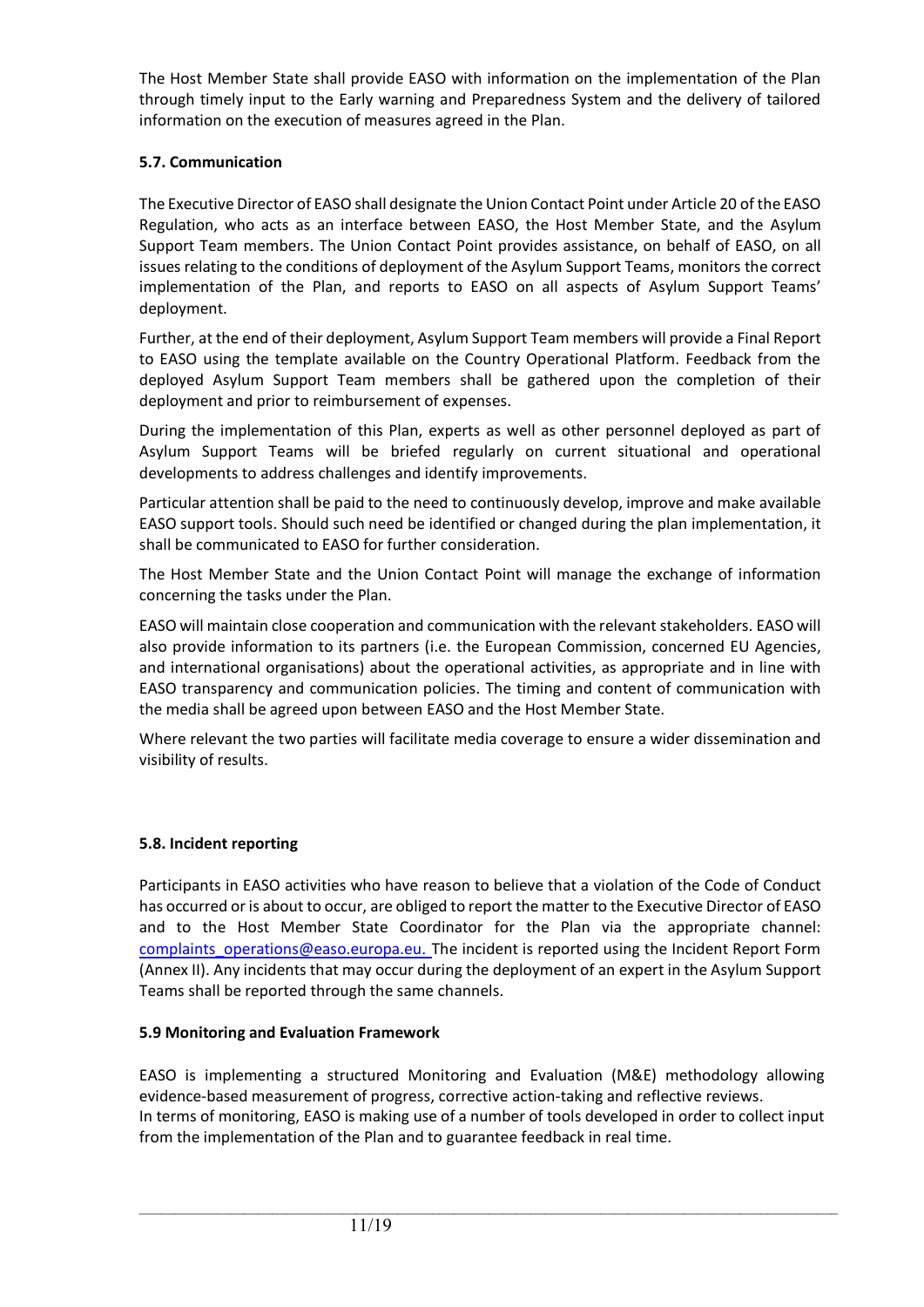Periodic or mid-term and final evaluations can be carried out in order to take stock of lessons learned and good practices. The evaluation(s) will be delivered within the European Commission's methodological guidelines for evaluations. They may be performed externally through engagement of evaluation specialist(s) or by EASO internally.

Monitoring and evaluation findings, as applicable, shall be shared with the Host Member State and communicated to the EASO governance structure (e.g. Management Board members and National Contact Points).

# **6.0. SECURITY**

EASO should apply the security principles of the Commission's security rules. Commission Decision 443/2013 on the security in the Commission defines, that security shall be based on the principles of legality, transparency, proportionality and accountability.

The safety and security of persons participating in EASO activities under the plan are under the overall legal framework of the Host Member State and shall be provided by the respective authorities legally responsible and accountable for the public order and security and safety on the territory of that Member State.

EASO will endeavor to support the identification of required security and safety measures and the implementation of those that are under its remit, both legally and functionally, in close cooperation with the MS security responsible.

To that end:

- Standard security and safety requirements, identified herewith, should apply as a general rule;
- Specific security and safety requirements for the specific plan, to be identified jointly by EASO and the Host Member State security responsible, should be established in an annex to this plan.
- The safety and security measures shall be identified jointly on a basis of field assessment visits.

#### **6.1 Standard security requirements**

The standard security and safety requirements are rather pertaining to elements to be present in the implementation of the plan, not to minimum security standards:

- Both the Host Member state on one side and EASO on the other shall appoint a named security responsible, acting as a single point of contact for security matters for the operation, both at central and local level.
- The Host Member State should ensure that the working conditions for the performance of the activities under the Plan are compliant with the national occupational health and safety norms and regulations;
- A pre-deployment briefing programme, drafted in close cooperation with the respective national authorities, focusing both on general security rules and awareness, as well as on specific security aspects for each deployment will be provided. With regards to the decentralized nature of deployments, the use of e-learning and other distance-based training techniques should be considered.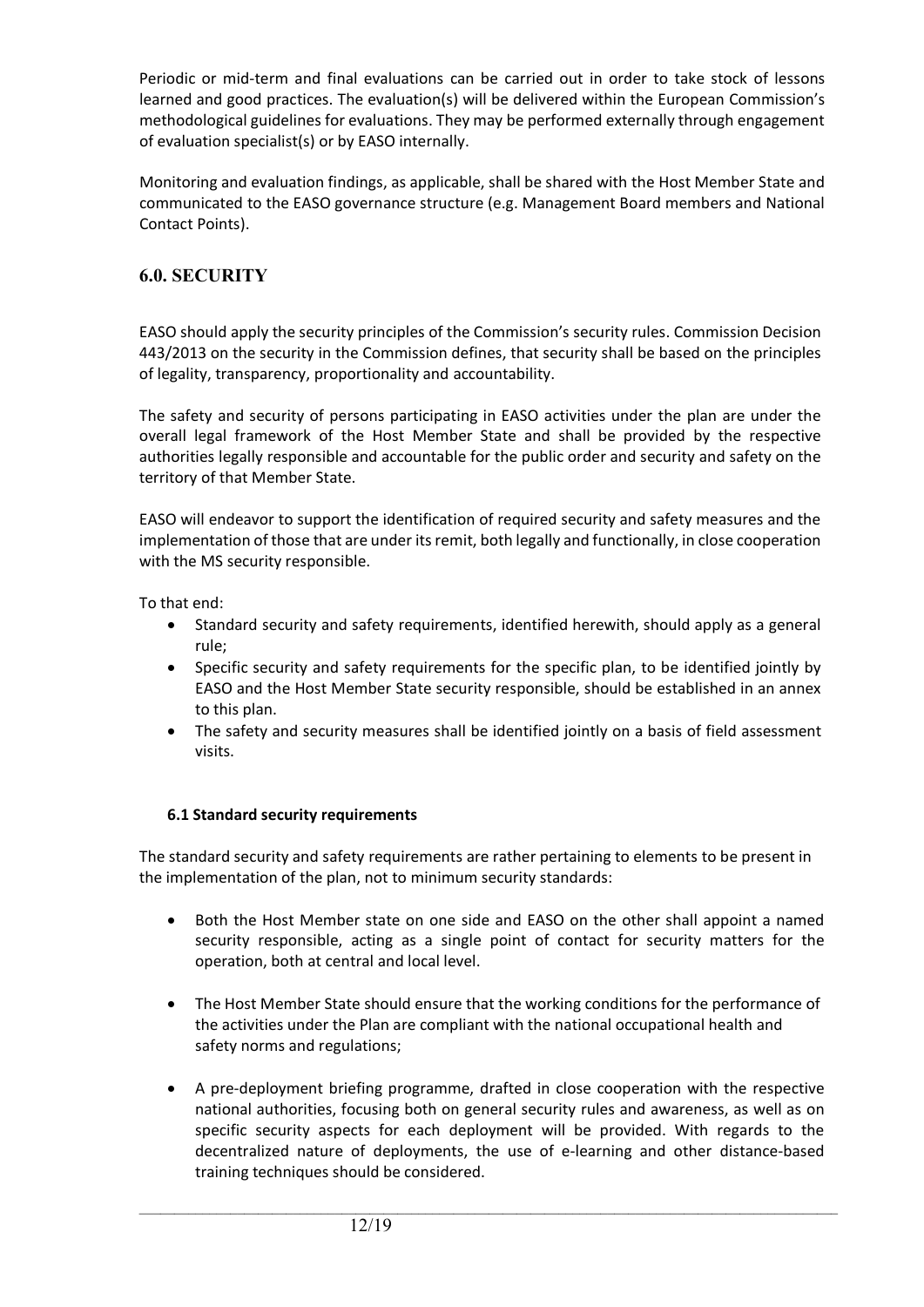- Emergency (evacuation) plan. Certain operational activities, such as hotspots, require that staff shall have clear guidance and training on how to evacuate quickly in case of emergencies. In a more general context, there could be a need to evacuate from the operational area as well. A security responsible should maintain updated information on the availability of evacuation plans and routes.
- Communication tools. As considered relevant by the EASO Security sector, EASO operational staff should have access to independent radio communication equipment. If possible, to the equipment should be interoperable with the local law enforcement in charge of the security of the operation.
- Security of information. Sensitive non-classified and classified information should be protected adequately. EASO security responsible should be involved in supporting the proper classification of relevant information
- Security of IT and communication equipment EASO IT equipment is adequately prepared to protect the information level it has been foreseen to process.
- Personal security behavior should be included in the pre-deployment training, led by operational teams and performed for the experts during the first days of arrival to the operational area. This may refer to the EASO code of conduct as well.
- Reporting security incidents from the operational area to the EASO HQ is essential to ensure an overview of the overall security management is maintained.

#### **6.2 Specific security requirements**

• Specific security and safety requirements for the implementation of the Plan shall be defined on the basis of a pre-deployment security assessment visit with the aim of identification of specific potential risks, identification of mitigation measures and communication of those measures to the MS and involved stakeholders, prior to the deployment.

#### **6.3 Suspension of operational activities on security and safety grounds**

EASO reserves the right to suspend operational activities on the basis of current risk assessment, while keeping informed the Host Member State on the findings and identified mitigating measures required for resumption**.**

# **7.0. SPECIFIC PROVISIONS**

#### **7.1 Cooperation with the European Commission**

All activities under this Plan will be closely coordinated with the Host Member State and with the steady support of the European Commission as well as with the other Agencies.

#### **7.2 Cooperation with UNHCR**

In accordance with Article 50 of the EASO Regulation, EASO aims at a coherent and complementary continuation of the fruitful cooperation with UNHCR. The Union Contact Point will liaise with the UNHCR office in the Host Member State for a continuous cooperation and coordination of practical activities agreed with the Host Member State under the current Plan.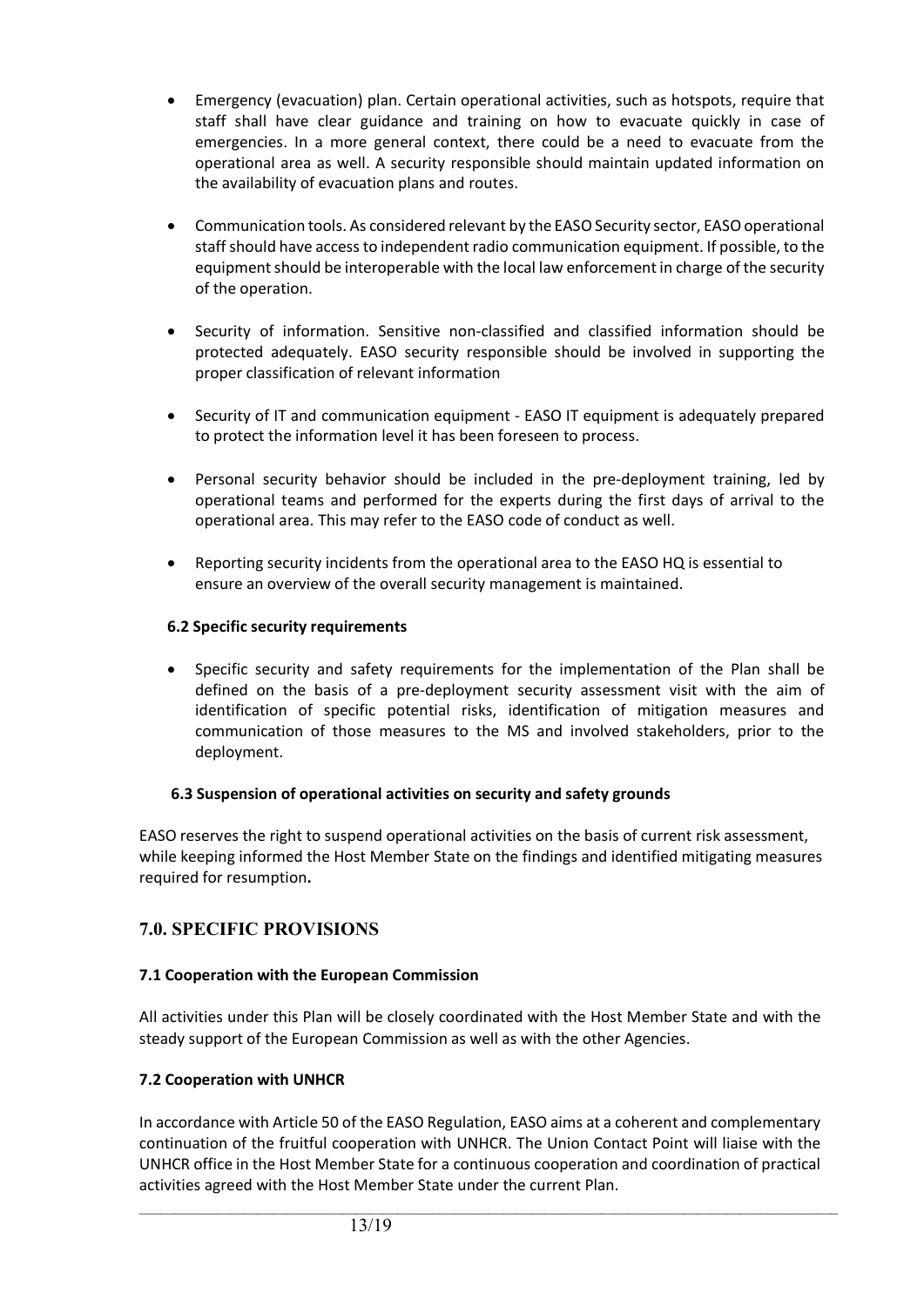#### **7.3 Cooperation with IOM**

In accordance with Article 52 of the EASO Regulation, in July 2019 EASO signed a working arrangement with IOM to establish a cooperation framework covering the relevant areas of common work and interest setting objectives and principles of such cooperation. Therefore, the Union Contact Point will liaise with the IOM office in the Host Member State for a continuous cooperation and coordination of practical activities agreed with the Host Member State under the current Plan and in accordance with the working arrangement.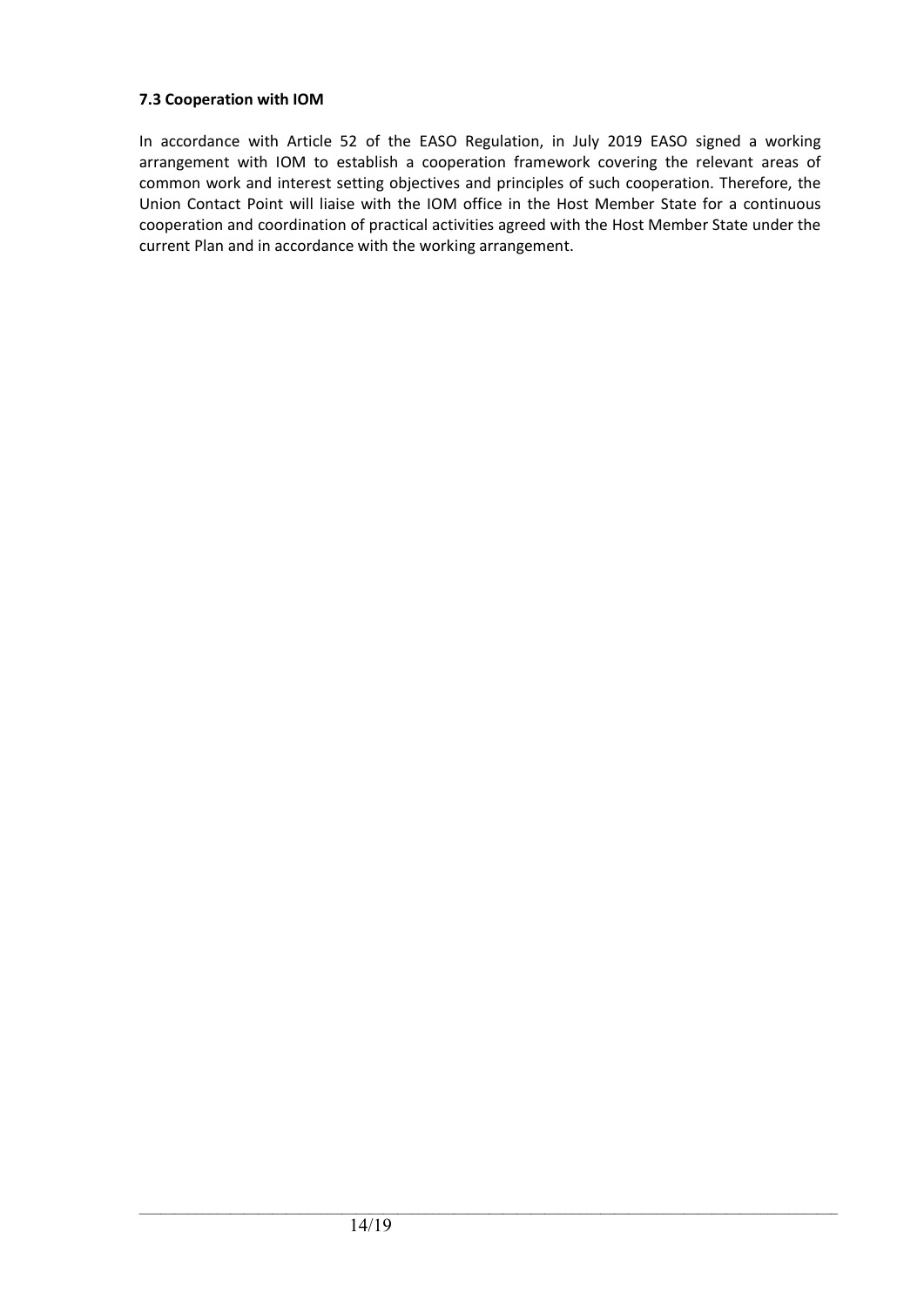#### **Measure LT-AS 1: Asylum Support**

**Outcome:** *Effectiveness and efficiency of access to asylum procedures for applicants of international protection and in processing of asylum applications are improved*

#### **Measure Indicator:**

- 1. Increased percentage of registrations conducted monthly
- 2. Increased percentage of interviews conducted monthly
- 3. Increased percentage of decisions issued monthly

| <b>Responsible Authorities</b>       | Migration Department under the Ministry of the Interior of the<br>Republic of Lithuania.<br>State Border Guard Service under the Ministry of the Interior of<br>the Republic of Lithuania.                                                                                                                                                                                                                                                                                                                                                                                                                                                                                                                                                        |
|--------------------------------------|---------------------------------------------------------------------------------------------------------------------------------------------------------------------------------------------------------------------------------------------------------------------------------------------------------------------------------------------------------------------------------------------------------------------------------------------------------------------------------------------------------------------------------------------------------------------------------------------------------------------------------------------------------------------------------------------------------------------------------------------------|
| <b>Preconditions</b>                 | Standard operating procedures for joint registration processing<br>are agreed<br>Standard operating procedures for joint interviews and opinions<br>$\bullet$<br>processing are agreed<br>Training Plan jointly agreed<br>• Where the support is provided with experts physically present,<br>the Host Member State make available necessary office space<br>and equipment for implementation of activities, unless agreed<br>otherwise<br>The Host Member State appoint focal points to liaise with EASO<br>and ensure effective operational coordination, quality assurance<br>and implementation<br>A bi-directional data sharing procedure is in place between EASO<br>and the Host Member State to measure the impact of the<br>intervention |
| <b>Outputs</b>                       | LT-AS 1.0 Enhanced capacity of the State Border Guard Service under<br>the Ministry of the Interior of the Republic of Lithuania to register<br>applications for international protection<br>LT-AS 1.1 Enhanced capacity of the Migration Department under the<br>Ministry of the Interior of the Republic of Lithuania to process asylum<br>applications at first instance                                                                                                                                                                                                                                                                                                                                                                       |
| <b>Description of the</b><br>actions | LT-AS 1.0 Enhanced capacity of the State Border Guard Service under<br>the Ministry of the Interior of the Republic of Lithuania to register<br>applications for international protection<br>Action 1.0.1 Provide support to the State Border Guard Service<br>under the Ministry of the Interior of the Republic of Lithuania to                                                                                                                                                                                                                                                                                                                                                                                                                 |
|                                      | register applications for international protection (primary<br>interviews)                                                                                                                                                                                                                                                                                                                                                                                                                                                                                                                                                                                                                                                                        |

 $\_$  ,  $\_$  ,  $\_$  ,  $\_$  ,  $\_$  ,  $\_$  ,  $\_$  ,  $\_$  ,  $\_$  ,  $\_$  ,  $\_$  ,  $\_$  ,  $\_$  ,  $\_$  ,  $\_$  ,  $\_$  ,  $\_$  ,  $\_$  ,  $\_$  ,  $\_$  ,  $\_$  ,  $\_$  ,  $\_$  ,  $\_$  ,  $\_$  ,  $\_$  ,  $\_$  ,  $\_$  ,  $\_$  ,  $\_$  ,  $\_$  ,  $\_$  ,  $\_$  ,  $\_$  ,  $\_$  ,  $\_$  ,  $\_$  ,

**Measure Target:** To be defined after conclusion of the Inception Phase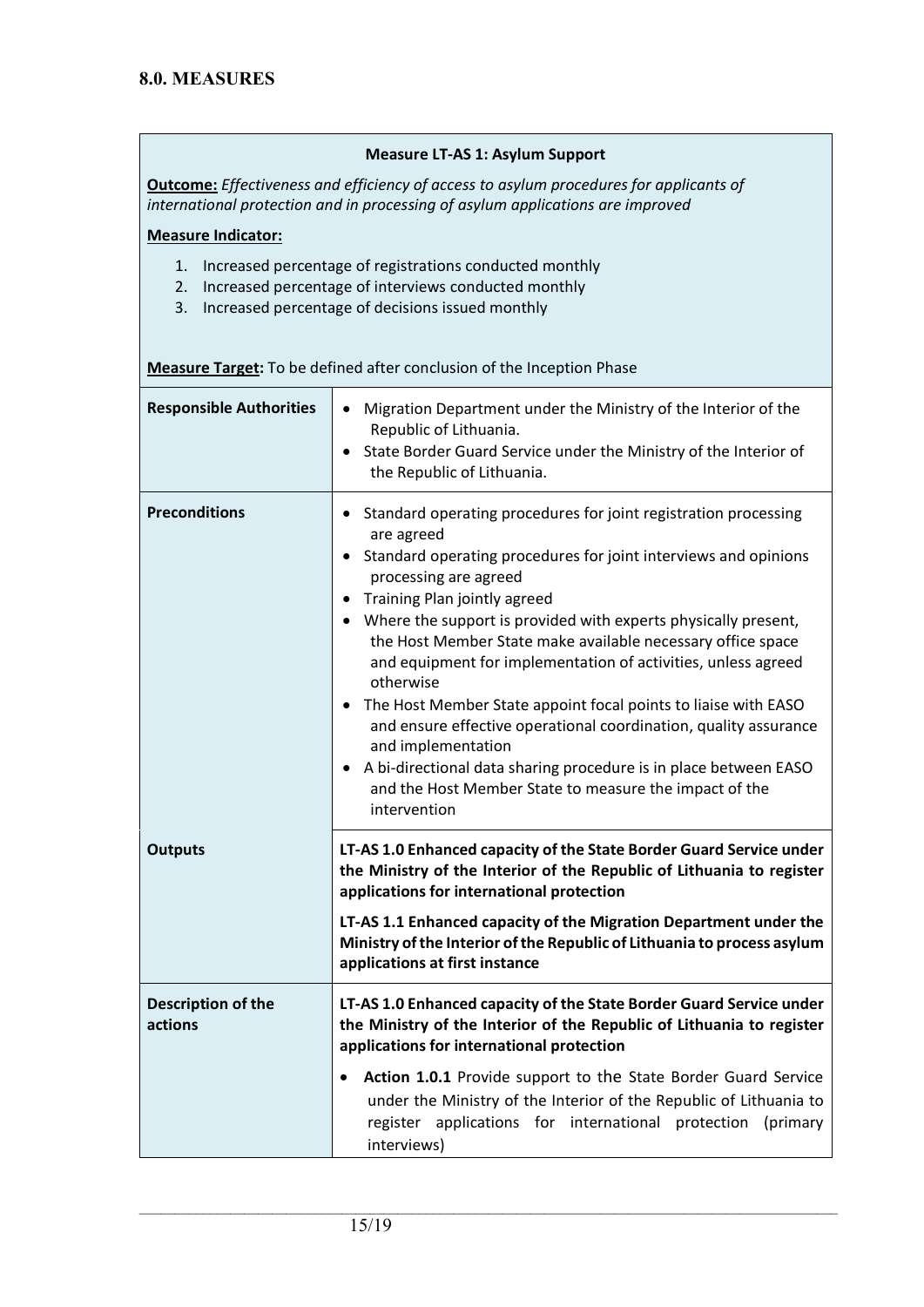|               | Action 1.0.2 Provide training and coaching sessions to the State<br>Border Guard Service under the Ministry of the Interior of the<br>Republic of Lithuania officers on registration procedures (primary<br>interviews)<br>LT-AS 1.1 Enhanced capacity of the Migration Department under the<br>Ministry of the Interior of the Republic of Lithuania to process asylum<br>applications at first instance                                                                                                                                                                                                                                                                                                                                                                                                                                                                                                   |
|---------------|-------------------------------------------------------------------------------------------------------------------------------------------------------------------------------------------------------------------------------------------------------------------------------------------------------------------------------------------------------------------------------------------------------------------------------------------------------------------------------------------------------------------------------------------------------------------------------------------------------------------------------------------------------------------------------------------------------------------------------------------------------------------------------------------------------------------------------------------------------------------------------------------------------------|
|               | Action 1.1.1 Provide support to the Migration Department under<br>the Ministry of the Interior of the Republic of Lithuania in<br>conducting interviews and drafting opinions, including the<br>development of relevant tools<br>Action 1.1.2 Provide the Migration Department under the Ministry<br>$\bullet$<br>of the Interior of the Republic of Lithuania with COI support,<br>namely access to COI Helpdesk services, or the organisation of COI<br>workshops, as well as support and workshop on Country Guidance<br>Action 1.1.3 Provide support to the Migration Department under<br>the Ministry of the Interior of the Republic of Lithuania with the<br>delivery of tailor-made training and additional modules of the<br>EASO curriculum, coaching sessions, as well as with the<br>conceptualization and design of a standard training curriculum for<br>new and experienced asylum officials |
| <b>Inputs</b> | Indicative number of the following inputs:<br><b>LT-AS 1.0</b><br>Human resources:<br>Registration assistants (primary interviews): Up to 5<br>Interpreters to support registration assistants: Up to 5<br>Interpreters to support the State Border Guard Service under the<br>Ministry of the Interior of the Republic of Lithuania in registration<br>activities (primary interviews): Up to 12                                                                                                                                                                                                                                                                                                                                                                                                                                                                                                           |
|               | <b>LT-AS 1.1</b><br>Human resources:<br>Caseworkers: Up to 15<br>Team Leaders: Up to 2<br>Interpreters: Up to 15                                                                                                                                                                                                                                                                                                                                                                                                                                                                                                                                                                                                                                                                                                                                                                                            |
|               | For All:<br>• Cost for training/meetings/workshops<br>• EASO will offer training and professional development activities<br>based on needs and availability of resources<br>• Equipment, material and operational support where required for<br>the joint EASO and national authorities' activities                                                                                                                                                                                                                                                                                                                                                                                                                                                                                                                                                                                                         |

# **Measure LT-REC 2: Reception Support**

 $\_$  ,  $\_$  ,  $\_$  ,  $\_$  ,  $\_$  ,  $\_$  ,  $\_$  ,  $\_$  ,  $\_$  ,  $\_$  ,  $\_$  ,  $\_$  ,  $\_$  ,  $\_$  ,  $\_$  ,  $\_$  ,  $\_$  ,  $\_$  ,  $\_$  ,  $\_$  ,  $\_$  ,  $\_$  ,  $\_$  ,  $\_$  ,  $\_$  ,  $\_$  ,  $\_$  ,  $\_$  ,  $\_$  ,  $\_$  ,  $\_$  ,  $\_$  ,  $\_$  ,  $\_$  ,  $\_$  ,  $\_$  ,  $\_$  ,

**Outcome:** *Effectiveness and efficiency in managing reception facilities is improved* 

**Measure Indicator:**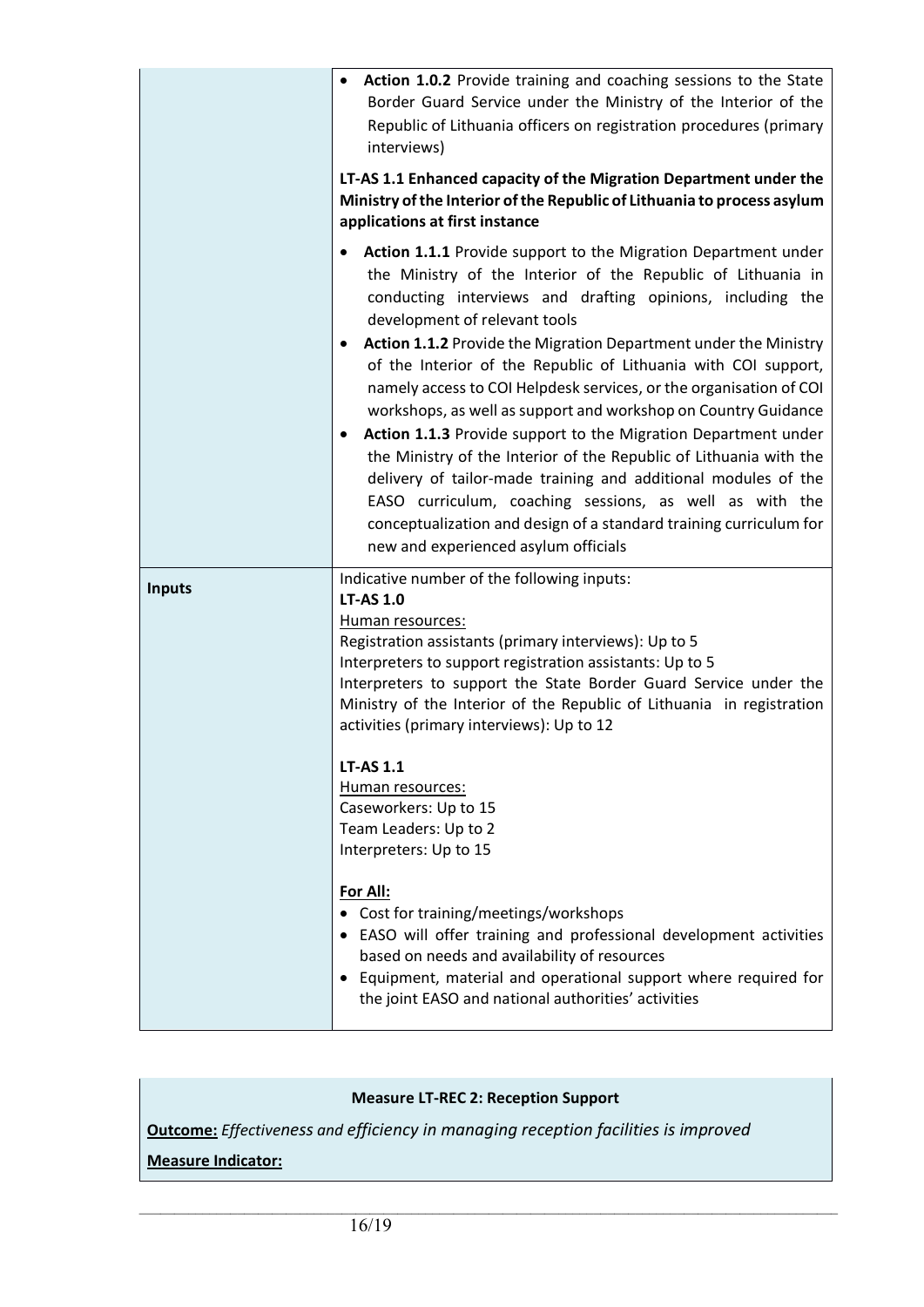- 1. Percentage of reception sites where vulnerability procedures are implemented with EASO support
- 2. Percentage of reception sites where information provision procedures are implemented with EASO support

#### **Measure Target:**

To be defined after conclusion of the Inception Phase

| <b>Responsible Authorities</b> | Ministry of Interior of the Republic of Lithuania<br>$\bullet$<br>Ministry of Social Security and Labour of the Republic of Lithuania<br>$\bullet$<br>State Border Guard Service under the Ministry of the Interior of<br>$\bullet$<br>the Republic of Lithuania<br>Refugees' Reception Centre                                                                                                                                                                                                                                                                                                  |
|--------------------------------|-------------------------------------------------------------------------------------------------------------------------------------------------------------------------------------------------------------------------------------------------------------------------------------------------------------------------------------------------------------------------------------------------------------------------------------------------------------------------------------------------------------------------------------------------------------------------------------------------|
| <b>Preconditions</b>           | Standard operating procedures, tools and workflows on reception<br>٠<br>support are agreed.<br>Training Plan jointly agreed.<br>٠<br>• The Host Member State make available necessary office space<br>and equipment for implementation of activities, unless agreed<br>otherwise.<br>The Host Member State appoint focal points to liaise with EASO<br>and ensure effective operational coordination, quality assurance<br>and implementation.<br>• A bi-directional data sharing procedure is in place between EASO<br>and The Host Member State to measure the impact of the<br>intervention. |
| <b>Outputs</b>                 | LT-REC 2.0 Enhanced capacity of the Ministry of the Interior of the<br>Republic of Lithuania and the State Border Guard Service under the<br>Ministry of the Interior of the Republic of Lithuania<br>to manage reception facilities<br>LT-REC 2.1 Enhanced capacity of the Ministry of Social Security and<br>Labour of the Republic of Lithuania and Refugees Reception Centre<br>to manage dedicated reception facilities for vulnerable asylum<br>seekers                                                                                                                                   |
| Description of the<br>actions  | LT-REC 2.0 Enhanced capacity of the Ministry of the Interior of the<br>Republic of Lithuania and State Border Guard Service under the<br>Ministry of the Interior of the Republic of Lithuania to manage<br>reception facilities<br>Action 2.0.1: Provide support in managing reception facilities in<br>particular on-site management, communication, information<br>provision and vulnerability                                                                                                                                                                                               |
|                                | Action 2.0.2 Provide support in strengthening workflows and<br>procedures, including improvement of operational tools<br>Action 2.0.3 Provide support with reception-related training and<br>$\bullet$<br>exchange visits in other Member States<br>Action 2.0.4 Provide support through technical expertise for the<br>$\bullet$<br>design and planning of new reception facilities                                                                                                                                                                                                            |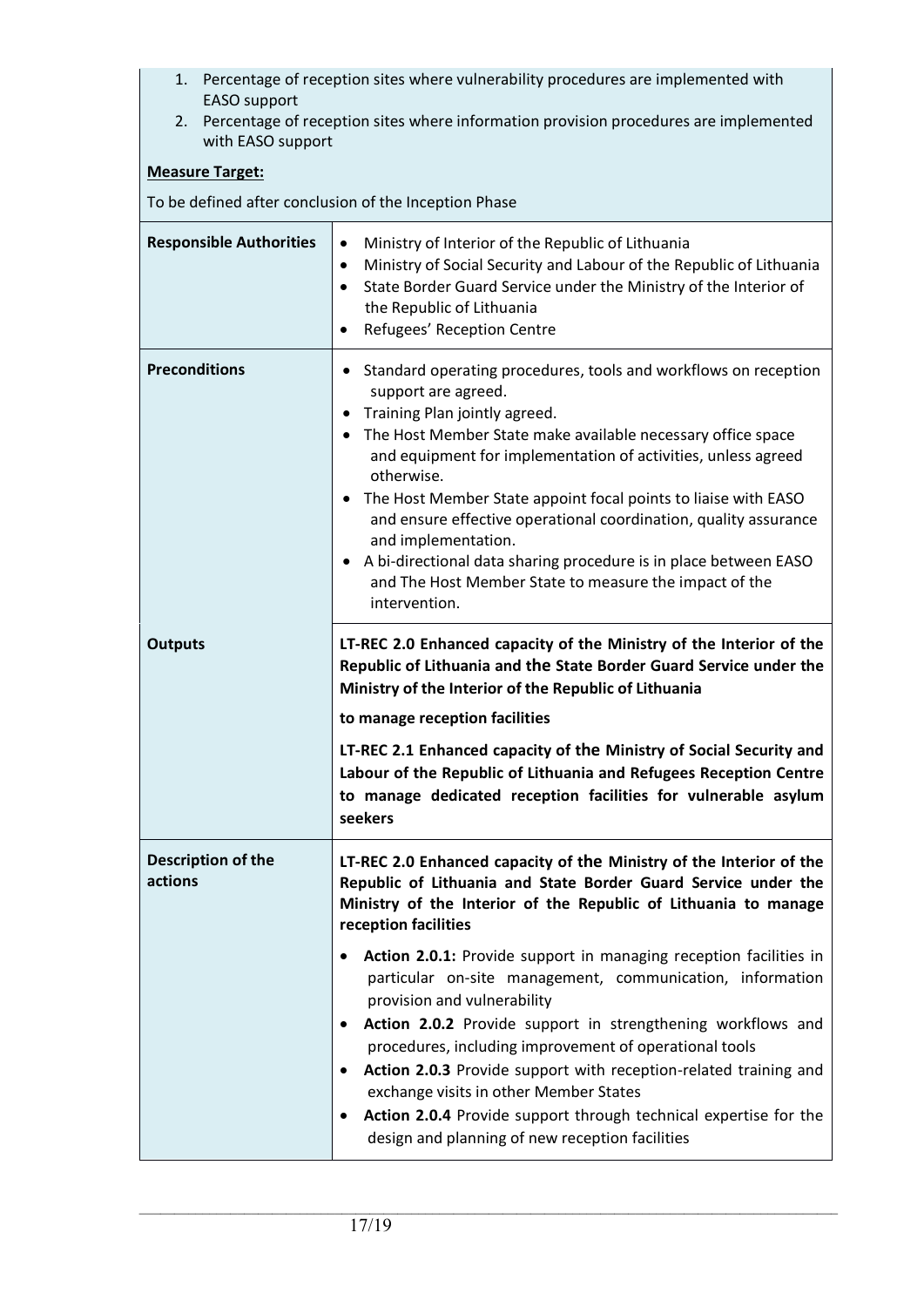|               | LT-REC 2.1 Enhanced capacity of the Ministry of Social Security and<br>Labour of the Republic of Lithuania and Refugees' Reception Centre<br>to manage dedicated reception facilities for vulnerable asylum<br>seekers                                                                                                                                                                                                                                                                                                                                             |
|---------------|--------------------------------------------------------------------------------------------------------------------------------------------------------------------------------------------------------------------------------------------------------------------------------------------------------------------------------------------------------------------------------------------------------------------------------------------------------------------------------------------------------------------------------------------------------------------|
|               | Action 2.1.1: Provide support in managing reception facilities in<br>particular on-site management, communication, information<br>provision and vulnerability<br>Action 2.1.2 Provide support in strengthening workflows and<br>$\bullet$<br>procedures, including improvement of operational tools<br>Action 2.1.3 Provide support with reception-related training and<br>$\bullet$<br>exchange visits in other Member States<br>Action 2.1.4 Provide support through technical expertise for the<br>$\bullet$<br>design and planning of new reception facilities |
| <b>Inputs</b> | Indicative number of the following inputs:<br><b>LT-REC 2.0</b><br>Human resources:<br>Site Management assistants: Up to 5<br>Information Providers: Up to 10<br>Reception Assistants (vulnerability): Up to 10<br>Interpreters/cultural mediators: Up to 20                                                                                                                                                                                                                                                                                                       |
|               | <b>LT-REC 2.1</b><br>Human resources:<br>Site Management assistants: Up to 1<br>Information Providers: Up to 10<br>Reception Assistants (vulnerability): Up to 10<br>Interpreters/cultural mediators: Up to 20                                                                                                                                                                                                                                                                                                                                                     |
|               | For All:<br>• Cost for training/meetings/workshops<br>• EASO will offer technical advice, training and professional<br>development activities based on needs and availability of resources<br>• Equipment, material and operational support where required for<br>the joint EASO and national authorities' activities                                                                                                                                                                                                                                              |